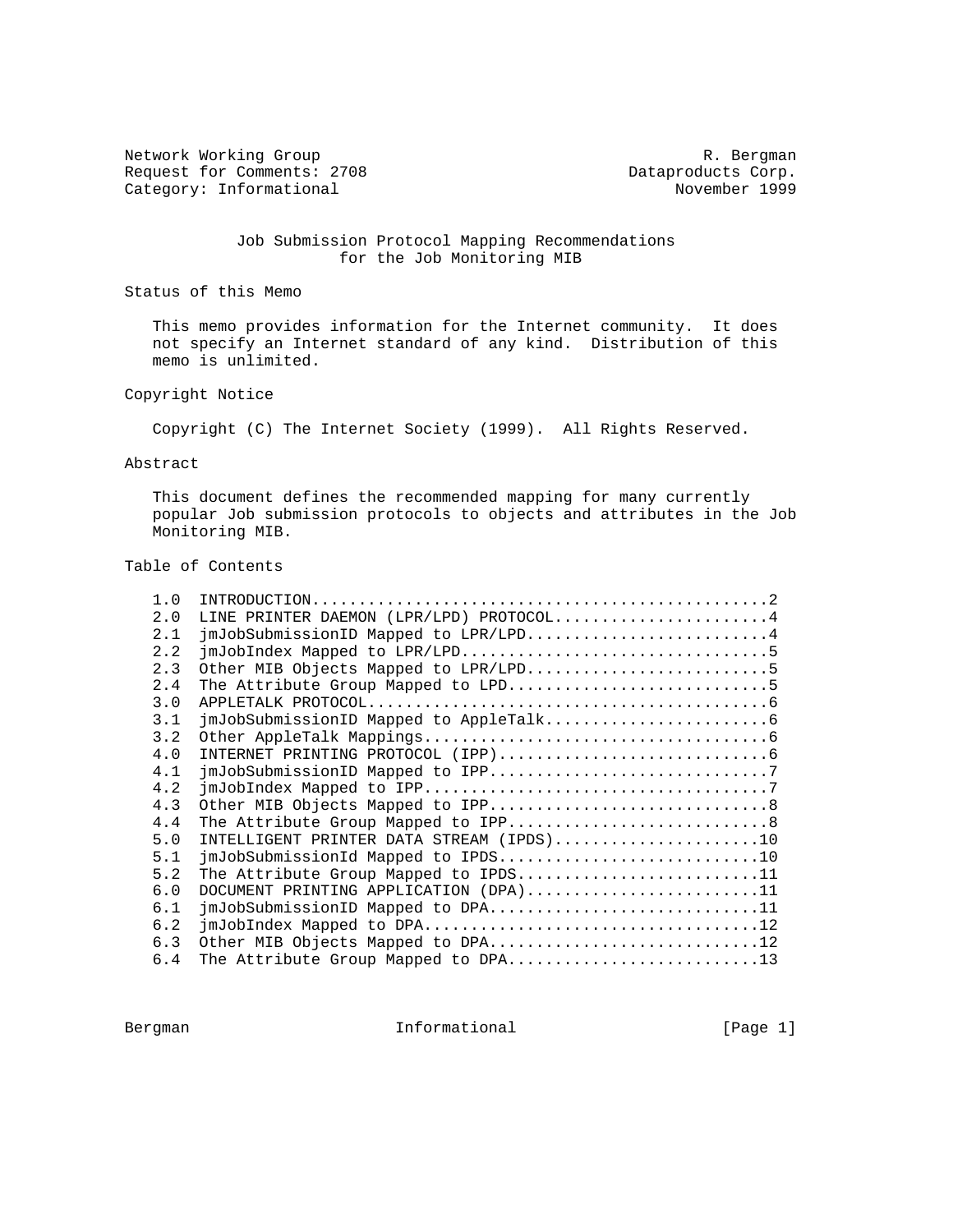| 7.0  |                                                                                                                                          |
|------|------------------------------------------------------------------------------------------------------------------------------------------|
|      | NOVELL DISTRIBUTED PRINT SERVICE (NDPS)14                                                                                                |
| 7.1  | jmJobSubmissionID Mapped to NDPS14                                                                                                       |
| 7.2  | $\text{imJoblndex Mapped to NDFS} \dots \dots \dots \dots \dots \dots \dots \dots \dots \dots \dots \dots \dots \dots \dots \dots \dots$ |
| 7.3  | Other MIB Objects Mapped to NDPS15                                                                                                       |
| 7.4  | The Attribute Group Mapped to NDPS15                                                                                                     |
| 8.0  | PRINTER JOB LANGUAGE (PJL)17                                                                                                             |
| 8.1  | jmJobSubmissionID Mapped to PJL17                                                                                                        |
| 8.2  |                                                                                                                                          |
| 8.3  | Other MIB Objects Mapped to PJL18                                                                                                        |
| 8.4  | The Attribute Group Mapped to PJL18                                                                                                      |
| 9.0  |                                                                                                                                          |
| 9.1  | jmJobSubmissionID Mapped to PostScript19                                                                                                 |
| 9.2  | Other MIB Objects and Attributes Mapped to PostScript19                                                                                  |
| 10.0 |                                                                                                                                          |
| 10.1 | jmJobSubmissionID Mapped to PServer19                                                                                                    |
| 10.2 |                                                                                                                                          |
| 10.3 | Other MIB Objects Mapped to PJL20                                                                                                        |
| 10.4 | The Attribute Group Mapped to PServer20                                                                                                  |
| 11.0 | NETWARE NPRINTER or RPRINTER20                                                                                                           |
| 12.0 | SERVER MESSAGE BLOCK (SMB) PROTOCOL21                                                                                                    |
| 12.1 | jmJobSubmissionID Mapped to SMB21                                                                                                        |
| 12.2 |                                                                                                                                          |
| 12.3 | Other MIB objects Mapped to SMB21                                                                                                        |
| 13.0 | TRANSPORT INDEPENDENT PRINTER/SYSTEM INTERFACE (TIP/SI)22                                                                                |
| 13.1 | jmJobSubmissionID Mapped to TIP/SI22                                                                                                     |
| 13.2 |                                                                                                                                          |
| 13.3 | Other MIB Objects Mapped to TIP/SI22                                                                                                     |
| 13.4 |                                                                                                                                          |
| 14.0 |                                                                                                                                          |
| 15.0 |                                                                                                                                          |
| 16.0 |                                                                                                                                          |
| 17.0 |                                                                                                                                          |
|      |                                                                                                                                          |

# 1.0 INTRODUCTION

 The Job Monitoring MIB [JobMIB] is intended to be implemented in a device or server that supports any job submission protocol. However, the information available and the method of presentation varies significantly by job submission protocol. A common method of mapping job submission information to the Job Monitoring MIB is essential for interoperability of Job MIB agents and monitoring applications. This document defines recommended mappings for most popular job submission protocols to ensure this compatibility.

Bergman 1nformational [Page 2]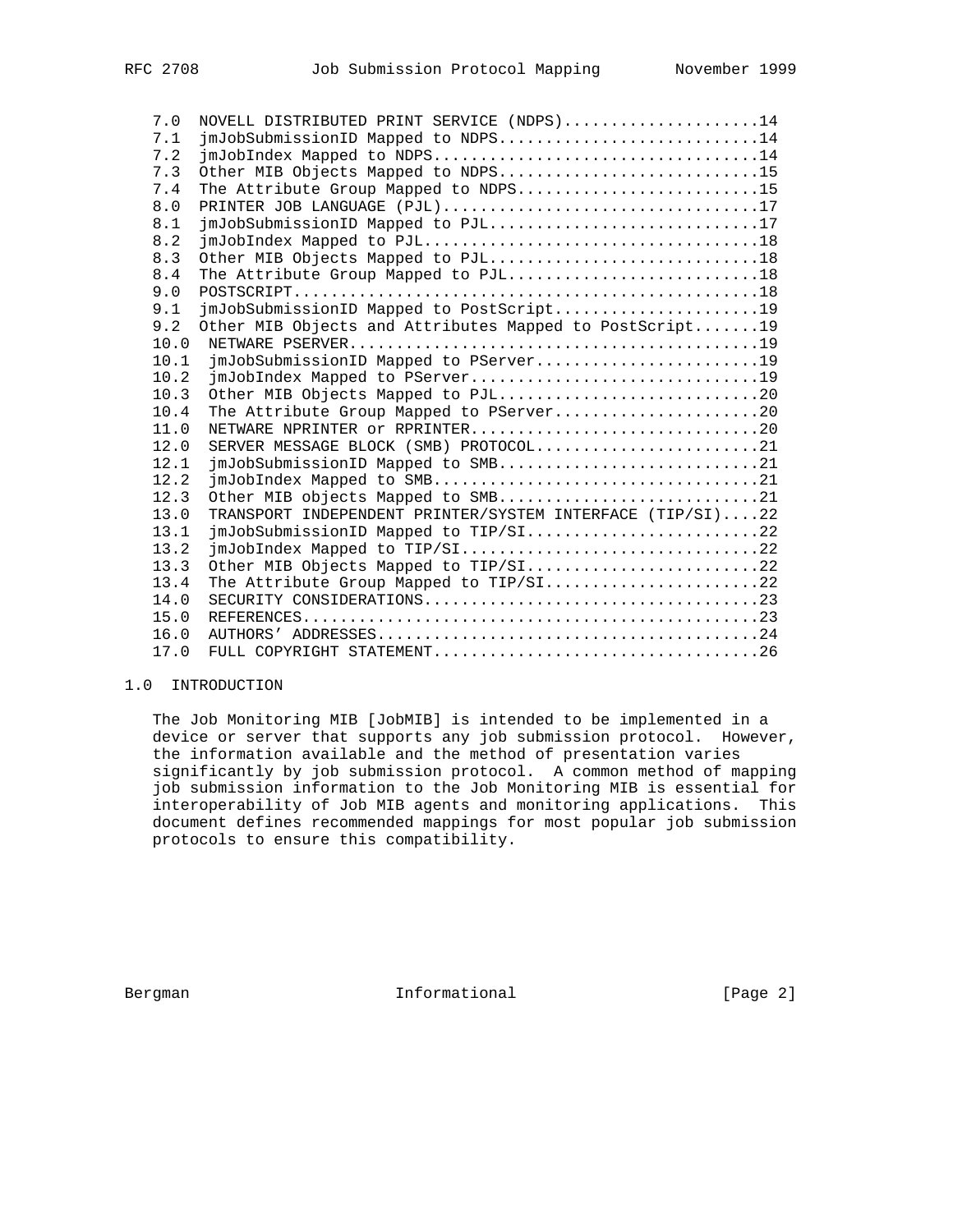All mappings are unidirectional from the job submission protocol to the MIB. It is assumed that support of the job submission protocol in the printer implies that the reverse information flow is presently defined and does not require interaction from the MIB. This mapping is not defined in this document as it should be obvious.

 This document refers to system configurations that are defined in the Job Monitoring MIB [JobMIB]. For those readers that are familiar with the configuration descriptions, a short summary appears here. Please see the Job MIB document for further details.

- Configuration 1: This is a simple peer-to-peer system which contains only a client and a printer. The Job MIB agent is resident in the printer.
- Configuration 2: This system contains a client, server, and a printer. The Jib MIB agent is resident in the server.
- Configuration 3: This system, as in configuration 2, contains a client, server, and a printer. In this case the Job MIB agent is implemented within the printer.

 The most important object to be mapped is jmJobSubmissionID, since this is a method for the user or client to determine the jmJobIndex for a submitted job. Therefore, jmJobSubmissionID is specified for all job submission protocols defined in this document. The remaining objects mapped include only those items that have the equivalent information presented to the printer by the job submission protocol.

 While this document places a strong emphasis on jmJobSubmissionID mapping to obtain jmJobIndex, the preferred method is through the use of a bi-directional job submission protocol that returns the equivalent value of jmJobIndex to the client, such as IPP. When a bi-directional protocol that returns jmJobIndex is in use, the jmJobSubmissionID object has no value to the client. When the jmJobIndex cannot be returned, the use of a client defined jmJobSubmissionID is preferred over an agent derived value. The client defined version allows for retrieval of jmJobIndex using a single SNMP Get operation, since jmJobSubmissionID is the index into the jmJobIDTable. An agent derived value will require a search through multiple entries in the jmJobIDTable.

 The majority of the protocols mapped in this document are oriented towards network job submission. However, the Job Monitoring MIB is also intended to monitor print jobs received from other than network ports, such as parallel and serial ports. Some of the job submission protocols included that are used with non-networked ports are PJL,

Bergman Informational [Page 3]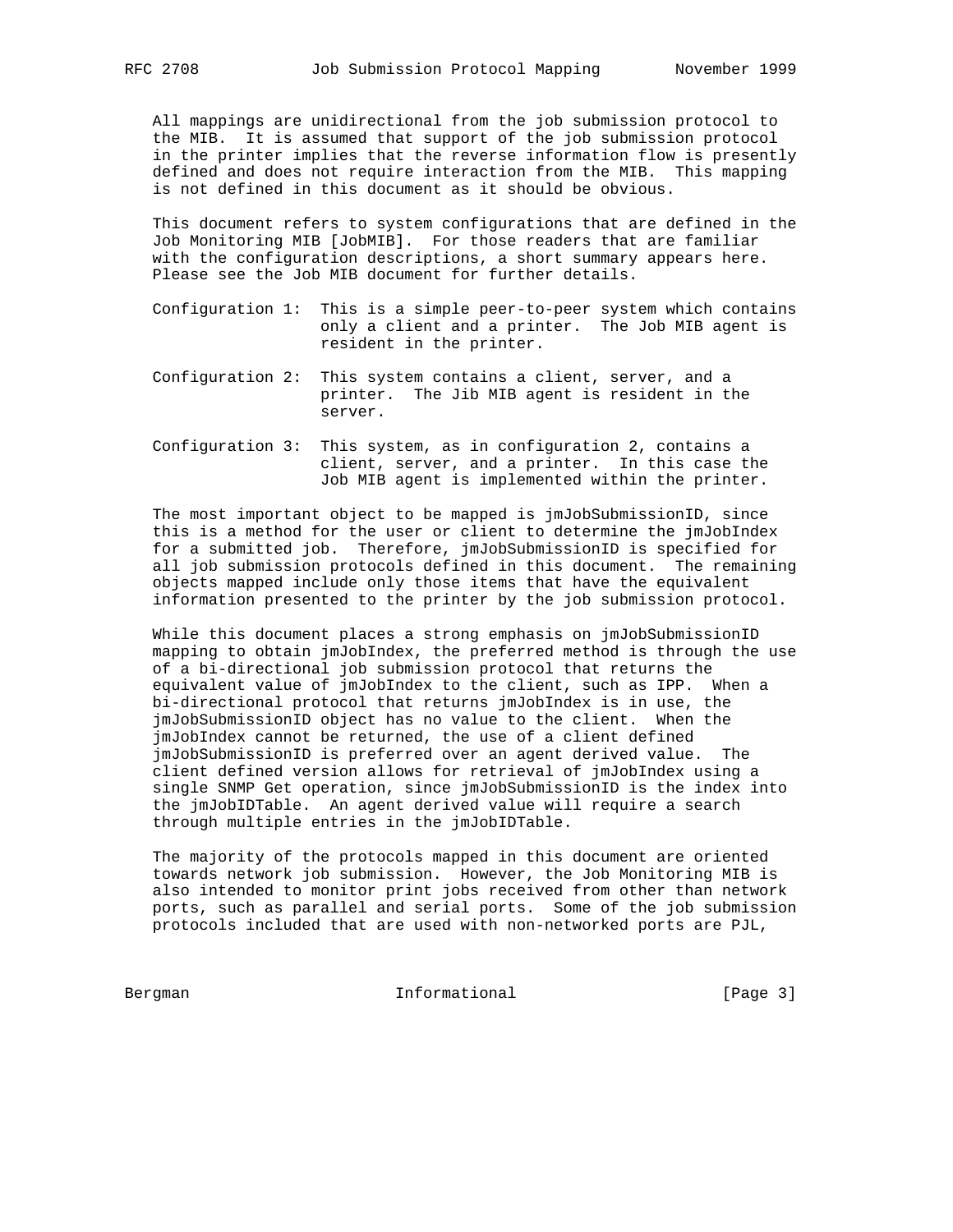PostScript, and TIP/SI. In addition, the Job Monitoring MIB can be used with print jobs that are internally generated, such as self test pages. In this latter case, no mapping is required since all job submission protocols are bypassed.

## 2.0 LINE PRINTER DAEMON (LPR/LPD) PROTOCOL

 The LPR/LPD printing protocol [LPD] is used with BSD UNIX systems in the client-server-printer configuration. Usage of the Job Monitoring MIB with LPR/LPD will most likely conform to Configuration 3, where the monitor application or the server uses SNMP to obtain job information from the printer. The client communicates with the UNIX server using the existing LPD protocol to obtain job information.

 The LPR/LPD protocol is also used in the Windows environment to implement peer-to-peer printing, as shown in configuration 1. In this case, SNMP is used by the client and/or the monitor application to obtain the job information.

 One of the major problems of LPR/LPD is the large number of vendor unique extensions currently used with the protocol and the resulting compatibility issues between available implementations. To avoid these issues, this mapping of LPR/LPD is restricted to the protocol as defined by RFC 1179.

 The LPR/LPD protocol transfers print job data and control information in separate files, known as the Data File and Control File, respectively. Most of the information concerning the print job is contained in the Control File. In many LPD implementations, the Control File is transferred following the Data File. Thus much of the information concerning the job may not be available until the completion of the data transmission.

## 2.1 jmJobSubmissionID Mapped to LPR/LPD

 The LPR/LPD Receive Data File command contains a parameter which defines the name of the data file. This name field is structured as follows:

dfaXXX<host-name> or daXXXX<host-name>

 Where XXX or XXXX is the numeric job number assigned by the network entity submitting the print job to the printer. The recommended mapping of this name field to jmJobSubmissionID is:

Bergman Informational [Page 4]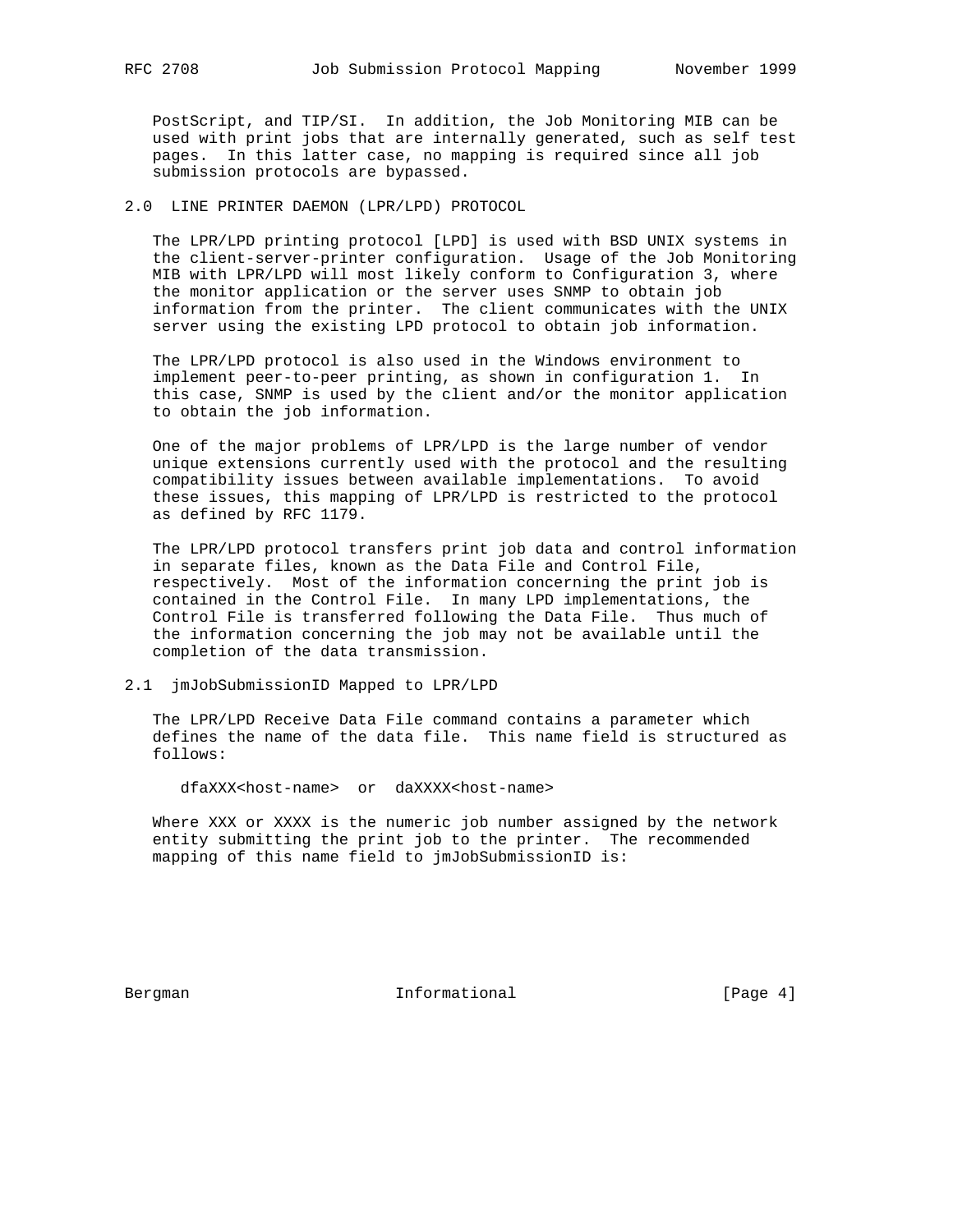octet 1: '9'

- octets 2-40: Contains the <host-name> portion of the name field. If the <host-name> portion is less than 40 octets, the left-most character in the string shall appear in octet position 2. Any unused portion of this field shall be filled with spaces. Otherwise, only the last 39 bytes shall be included.
- octets 41-48: '00000XXX' or '0000XXXX', where XXX or XXXX is the decimal (ASCII coded) representation of the LPR/LPD job number.
- 2.2 jmJobIndex Mapped to LPR/LPD

 The job index (jmJobIndex) is assigned by the SNMP job monitoring agent and is independent of the XXX (or XXXX) index assigned by the LPR/LPD client. This will allow the SNMP agent to track jobs received from multiple sources.

2.3 Other MIB Objects Mapped to LPR/LPD

| MIB Object                   | LPR/LPD Parameter                              |
|------------------------------|------------------------------------------------|
| jmJobKOctetsPerCopyRequested | Number of bytes as defined in the Data<br>File |
| jmJobOwner                   | Control file command code = P (User Id)        |

2.4 The Attribute Group Mapped to LPD

 Other attributes that are applicable, but not defined in this section such as attributes that map to a vendor unique extension, may also be included.

| MIB attribute      | LPR/LPD information           | Data type    |
|--------------------|-------------------------------|--------------|
| iobName            | Job Name (notes 1, 2)         | Octet String |
| queueNameRequested | Oueue name from the Data File | Octet String |
| fileName           | Source File Name (notes 1, 3) | Octet String |

### Notes:

------

- 1. The information is optional in the Control File. The attribute should be included if present in the Control File.
- 2. Control file command code = J. If this optional field is omitted from the control file, then the agent returns the file name (command code = N), if present.
- 3. Control file command code = N.

Bergman **Informational Informational** [Page 5]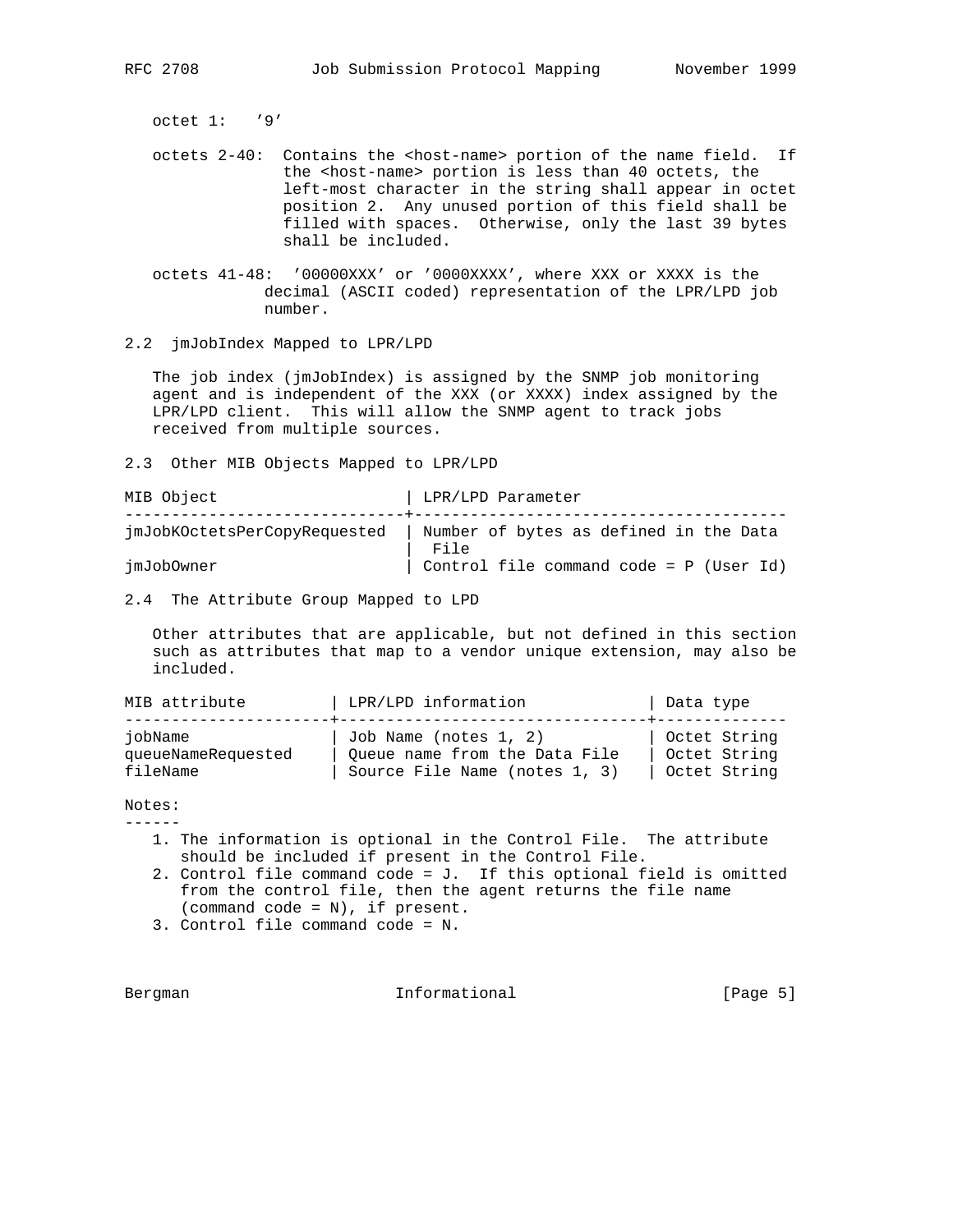# 3.0 APPLETALK PROTOCOL

 AppleTalk was originally developed as a peer-to-peer network protocol, as described in configuration 1, for use with Apple Macintosh computers. Today, print spoolers are also available for use with Macintosh computer networks that conform to configurations 2/3. In addition, printing with the AppleTalk protocol is supported from both Windows NT servers and Novell servers also per configurations 2/3.

 The AppleTalk protocol provides very little information that can be used with the Job Monitoring MIB. The Macintosh print drivers are able to provide information concerning the user and document name but imbed this information in the PDL, which is typically PostScript. The preferred jmJobSubmissionID is constructed from the information in the PostScript file, as defined in section 9.0.

3.1 jmJobSubmissionID Mapped to AppleTalk

 An alternative jmJobSubmissionID may be constructed from the Connection Identifier contained in the AppleTalk Printer Access Protocol (PAP) header. Since the Connection Id is not readily available in any of the defined AppleTalk implementations, this approach may be of little utility.

octet 1: 'A'

- octets 2-40: Contains the AppleTalk printer name, with the first character of the name in octet 2. AppleTalk printer names are a maximum of 31 characters. Any unused portion of this field shall be filled with spaces.
- octets 41-48: '00000XXX', where 'XXX' is the decimal (ASCII coded) representation of the Connection Id.
- 3.2 Other AppleTalk Mappings

 No other Job MIB objects or parameters can be derived from information available in the AppleTalk headers

 The Internet Printing Protocol [IPP] supports printing using any one of the three possible configurations. For configuration 2, the mapping defined herein is performed on an agent within the server. Otherwise, the mapping is performed on an agent within the printer.

Bergman **Informational Informational** [Page 6]

<sup>4.0</sup> INTERNET PRINTING PROTOCOL (IPP)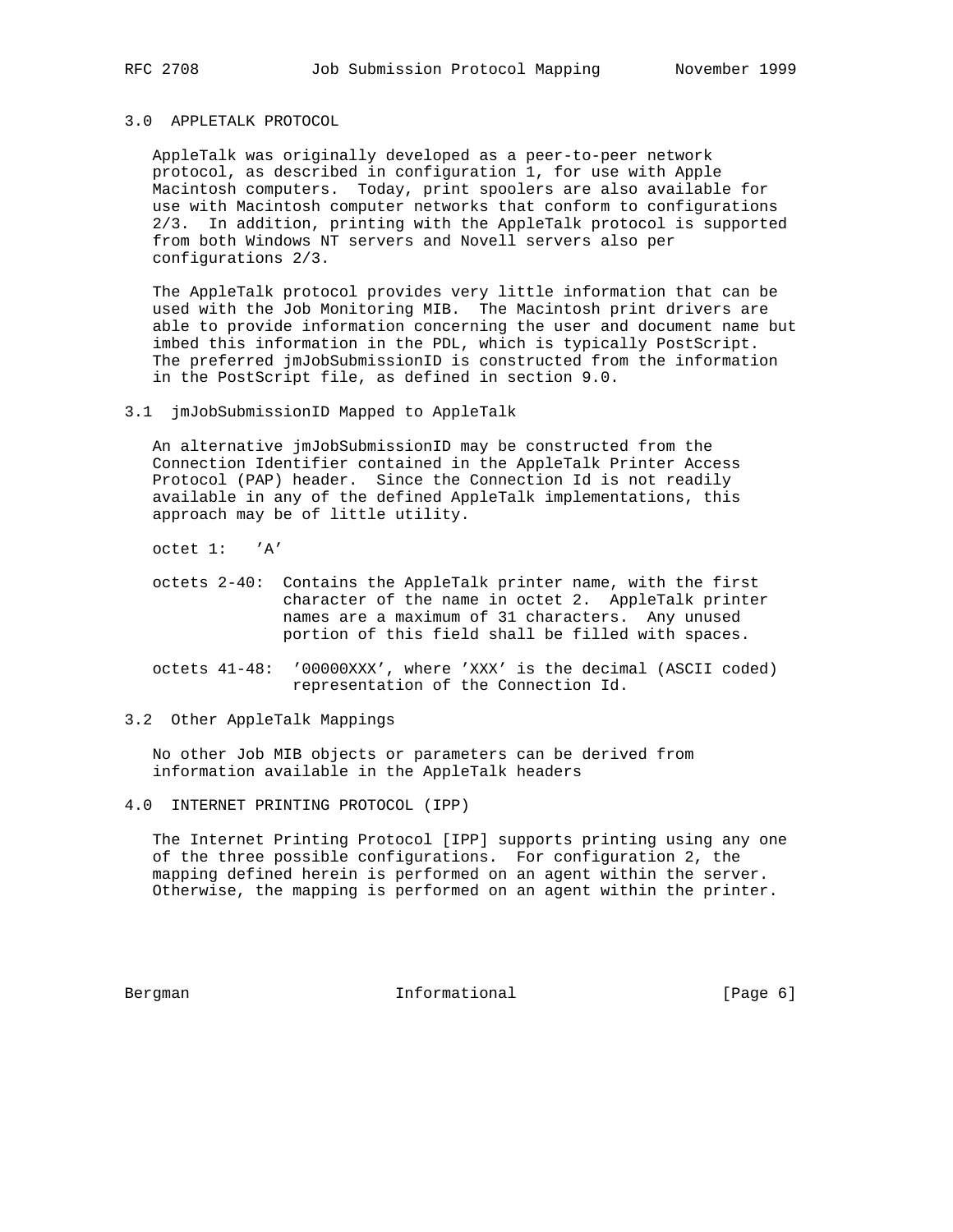4.1 jmJobSubmissionID Mapped to IPP

 IPP contains a rich set of parameters which allow several methods of creating the jmJobSubmissionID object. To prevent interoperability problems, the preferred method is to use the IPP job-uri attribute as follows:

octet 1: '4'

- octets 2-40: Contains the IPP job-uri job description attribute generated by the printer. (The job-uri is returned to the client by IPP.) If the job-uri is less than 40 octets, the left-most character in the string shall appear in octet position 2. Any unused portion of this field shall be filled with spaces. Otherwise, only the last 39 bytes shall be included.
- octets 41-48: Contains the decimal (ASCII coded) representation of the job-id job description attribute. Leading zeros shall be inserted to fill the entire 8 octet field.

 NOTE - Since IPP returns the "job-identifier" attribute with the jmJobIndex value for a job when the job is submitted, the use of the jmJobSubmissionID table should not be needed by a management application. See Section 1.0.

4.2 jmJobIndex Mapped to IPP

 The job index (jmJobIndex) assigned by the SNMP job monitoring agent is returned to the client by IPP as the job-id job description attribute. (Since IPP does not require consecutively generated job ids, the agent may receive jobs from multiple clients and can assign jmJobIndex in an ascending sequence independent of the submitting job client.) The IPP job-id must be restricted to the range of 1 to 99,999,999 (decimal) to allow the value to be properly represented in jmJobSubmissionID.

Bergman **Informational Informational** [Page 7]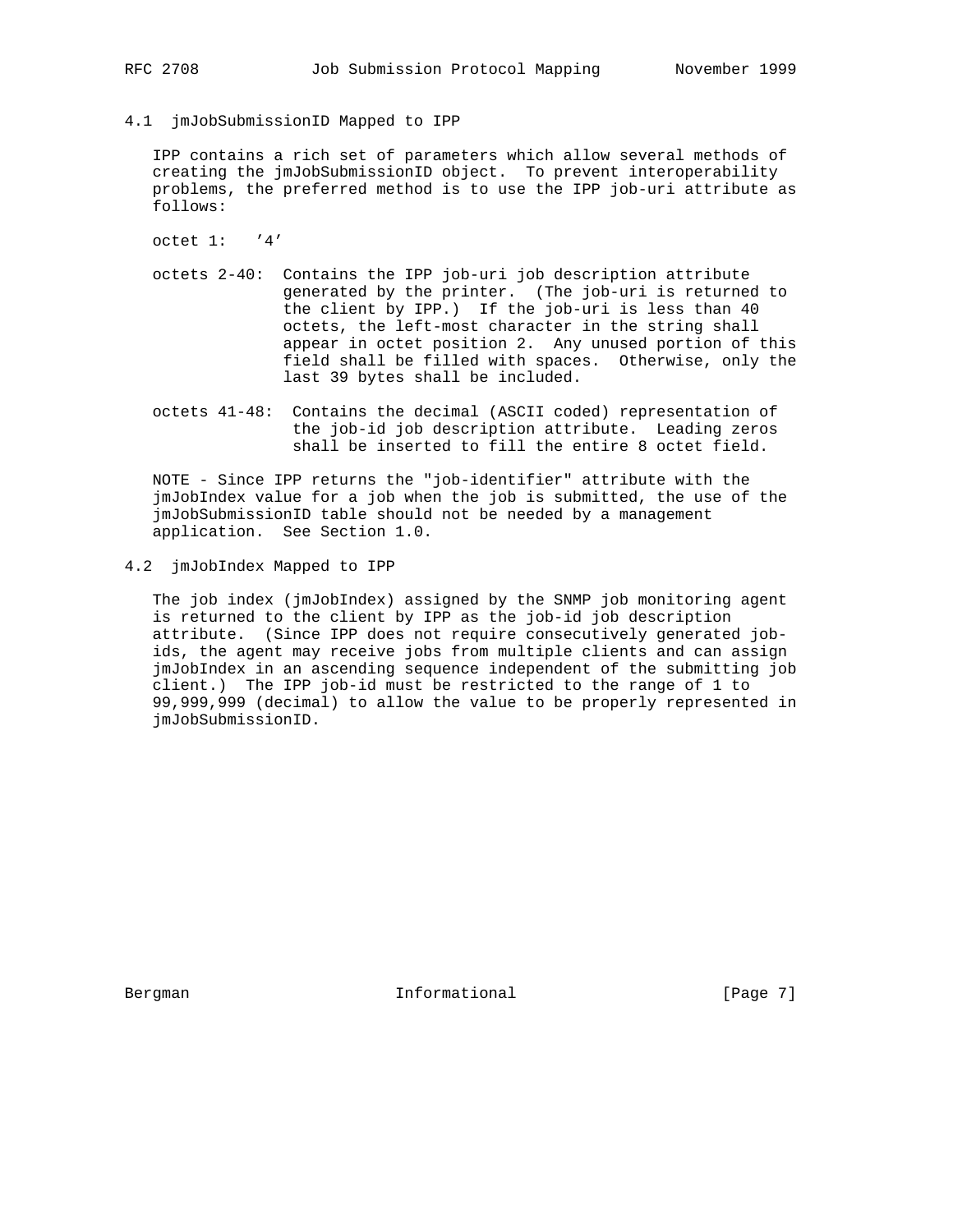# 4.3 Other MIB Objects Mapped to IPP

| MIB Object                                                                                                                                                                                            | IPP Job attribute                                                                                                                                                                            |
|-------------------------------------------------------------------------------------------------------------------------------------------------------------------------------------------------------|----------------------------------------------------------------------------------------------------------------------------------------------------------------------------------------------|
| jmJobState<br>jmJobStateReasons1<br>jmNumberOfInterveningJobs<br>jmJobKOctetsPerCopyRequested<br>jmJobKOctetsProcessed<br>jmJobImpressionsPerCopyRequested<br>jmJobImpressionsCompleted<br>jmJob0wner | job-state<br>job-state-reasons (note 1)<br>number-of-intervening-jobs<br>job-k-octets<br>job-k-octets-processed<br>job-impressions<br>job-impressions-completed<br>job-originating-user-name |

Notes:

------

- 1. jmJobStateReasons1 is a bit map which can describe up to 31 job state reasons. Also the IPP "job-state-reasons" attribute is a multi-valued attribute with each value being a keyword. The IPP condition may change multiple bits in this object. The IPP "job state-reasons" attribute may also change one or more of the jobStateReasonsN attributes (see section 4.4).
- 4.4 The Attribute Group Mapped to IPP

 The following mappings are required if the listed IPP job template attribute is provided.

Bergman 1nformational [Page 8]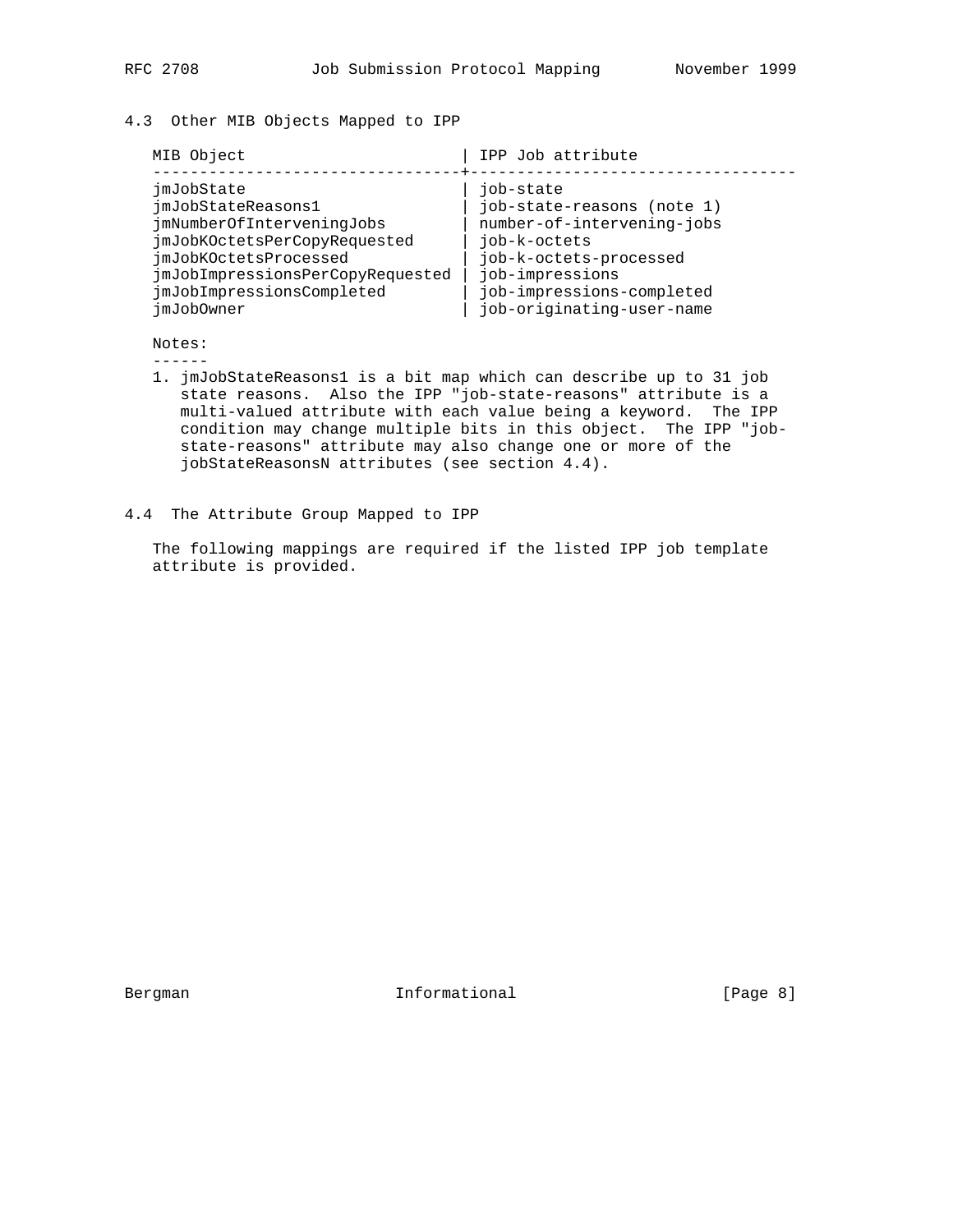| MIB attribute                                                                                                                                                                                                                                     | IPP job attribute                                                                                                                                                                                                                                                         | Data type                                                                                                                                                                 |
|---------------------------------------------------------------------------------------------------------------------------------------------------------------------------------------------------------------------------------------------------|---------------------------------------------------------------------------------------------------------------------------------------------------------------------------------------------------------------------------------------------------------------------------|---------------------------------------------------------------------------------------------------------------------------------------------------------------------------|
| $jobStateReasonsN(N=2, 3, 4)$<br>jobCodedCharSet<br>jobNaturalLanguageTag<br>iobURI<br>jobName<br>physicalDevice<br>numberOfDocuments<br>jobPriority<br>jobHoldUntil<br>sides<br>finishing<br>printQualityRequested<br>printerResolutionRequested | job-state-reasons (note 3)<br>attributes-charset (note 1)<br>attributes-natural-language<br>job-uri<br>job-name<br>output-device-assigned<br>number-of-documents<br>job-priority<br>job-hold-until<br>sides (note 2)<br>finishings<br>print-quality<br>printer-resolution | Integer<br>Octet String<br>Octet String<br>Octet String<br>Octet String<br>Octet String<br>Integer<br>Integer<br>Octet String<br>Integer<br>Integer<br>Integer<br>Integer |
| jobCopiesRequested                                                                                                                                                                                                                                | copies (note 4)                                                                                                                                                                                                                                                           | Integer                                                                                                                                                                   |
| documentCopiesRequested                                                                                                                                                                                                                           | copies (note 4)                                                                                                                                                                                                                                                           | Integer                                                                                                                                                                   |
| jobCollationType                                                                                                                                                                                                                                  | multiple-document-handling                                                                                                                                                                                                                                                | Integer                                                                                                                                                                   |
| sheetsRequested                                                                                                                                                                                                                                   | job-media-sheets                                                                                                                                                                                                                                                          | Integer                                                                                                                                                                   |
| sheetsCompleted                                                                                                                                                                                                                                   | job-media-sheets-completed                                                                                                                                                                                                                                                | Integer                                                                                                                                                                   |
| mediumRequested                                                                                                                                                                                                                                   | media                                                                                                                                                                                                                                                                     | Octet String                                                                                                                                                              |
| iobSubmissionTime                                                                                                                                                                                                                                 | time-at-submission                                                                                                                                                                                                                                                        | Integer                                                                                                                                                                   |
| jobStartedProcessingTime                                                                                                                                                                                                                          | time-at-processing                                                                                                                                                                                                                                                        | Integer                                                                                                                                                                   |
| jobCompletionTime                                                                                                                                                                                                                                 | time-at-completed                                                                                                                                                                                                                                                         | Integer                                                                                                                                                                   |

Notes:

- ------
- 1. jobCodedCharSet is an enum from the IANA registry which is also used in the Printer MIB. The IPP attributes-charset is the name (MIME preferred name) of the character set.
- 2. The Job MIB sides attribute uses the integer values "1" and "2". The IPP sides attribute uses three keywords.
- 3. jobStateReasonsN are three attributes (N=2, 3, 4). Also the IPP "job-state-reasons" attribute is a multi-valued attribute with each value being a keyword. The IPP condition may change multiple bits in one or more of these Job MIB attributes. See also jmJobStateReasons1 in section 4.3.
- 4. The IPP "copies" attribute maps to the Job MIB:
	- (1) jobCopiesRequested when the job has only one document OR IPP "multiple-document-handling" is 'single-valued'
	- (2) documentCopiesRequested, in which case the MIB value is the total number of document copies that the job will produce as a whole.

Bergman 10 Informational 1999 [Page 9]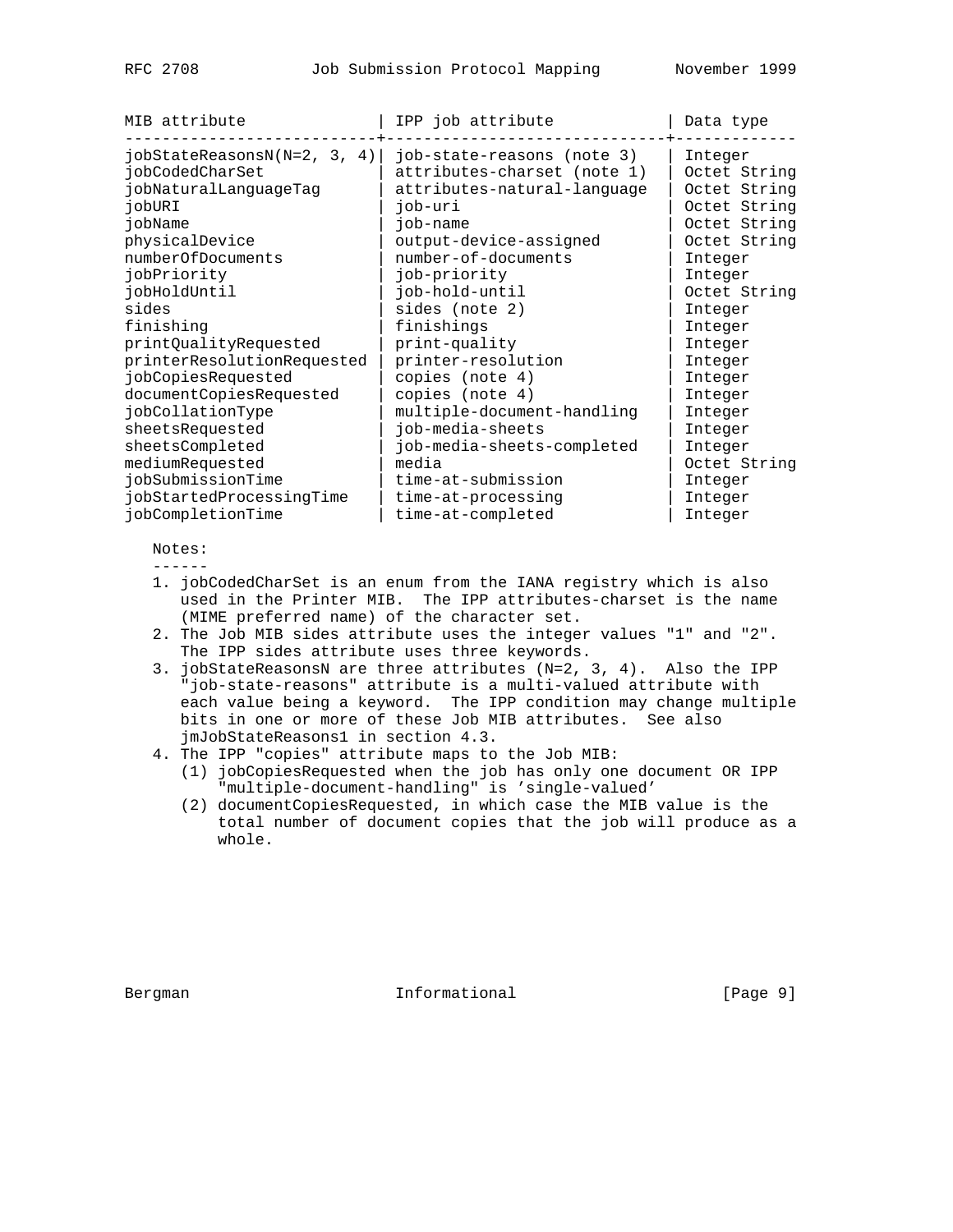# 5.0 INTELLIGENT PRINTER DATA STREAM (IPDS)

 The IPDS datastream facilitates a close relationship between the print supervisor (Print Services Facility - PSF) and the printer. There are PSF applications for UNIX, Windows, OS/2, OS/400 and host operating systems such as VM, MVS and VSE. Together, PSF and IPDS represent a complete, mature and robust job management framework which includes font and resource management, page progress tracking, job cancellation, complete error recovery and end-user notification. Because PSF and the printer correspond via the use of locally assigned IDÆs, there is a limited amount of clear text information provided during submission for use by the Job MIB.

5.1 jmJobSubmissionId Mapped to IPDS

For IPDS on the MVS or VSE platform:

octet 1: 'E'

- octets 2-40: Contains bytes 2-27 of the XOH Define Group Boundary Group ID triplet. Octet position 2 must carry the value x'01'. Bytes 28-40 must be filled with spaces.
- octets 41-48: Contains a decimal (ASCII coded) representation of the jmJobIndex assigned by the agent. Leading zeros shall be inserted to fill the entire 8 octet field.

For IPDS on the VM platform:

- octet 1: 'F'
- octets 2-40: Contains bytes 2-31 of the XOH Define Group Boundary Group ID triplet. Octet position 2 must carry the value x'02'. Bytes 32-40 must be filled with spaces.
- octets 41-48: Contains a decimal (ASCII coded) representation of the jmJobIndex assigned by the agent. Leading zeros shall be inserted to fill the entire 8 octet field.

For IPDS on the OS/400 platform:

octet 1: 'G'

 octets 2-40: Contains bytes 2-36 of the XOH Define Group Boundary Group ID triplet. Octet position 2 must carry the value x'03'. Bytes 37-40 must be filled with spaces.

Bergman 10 Informational [Page 10]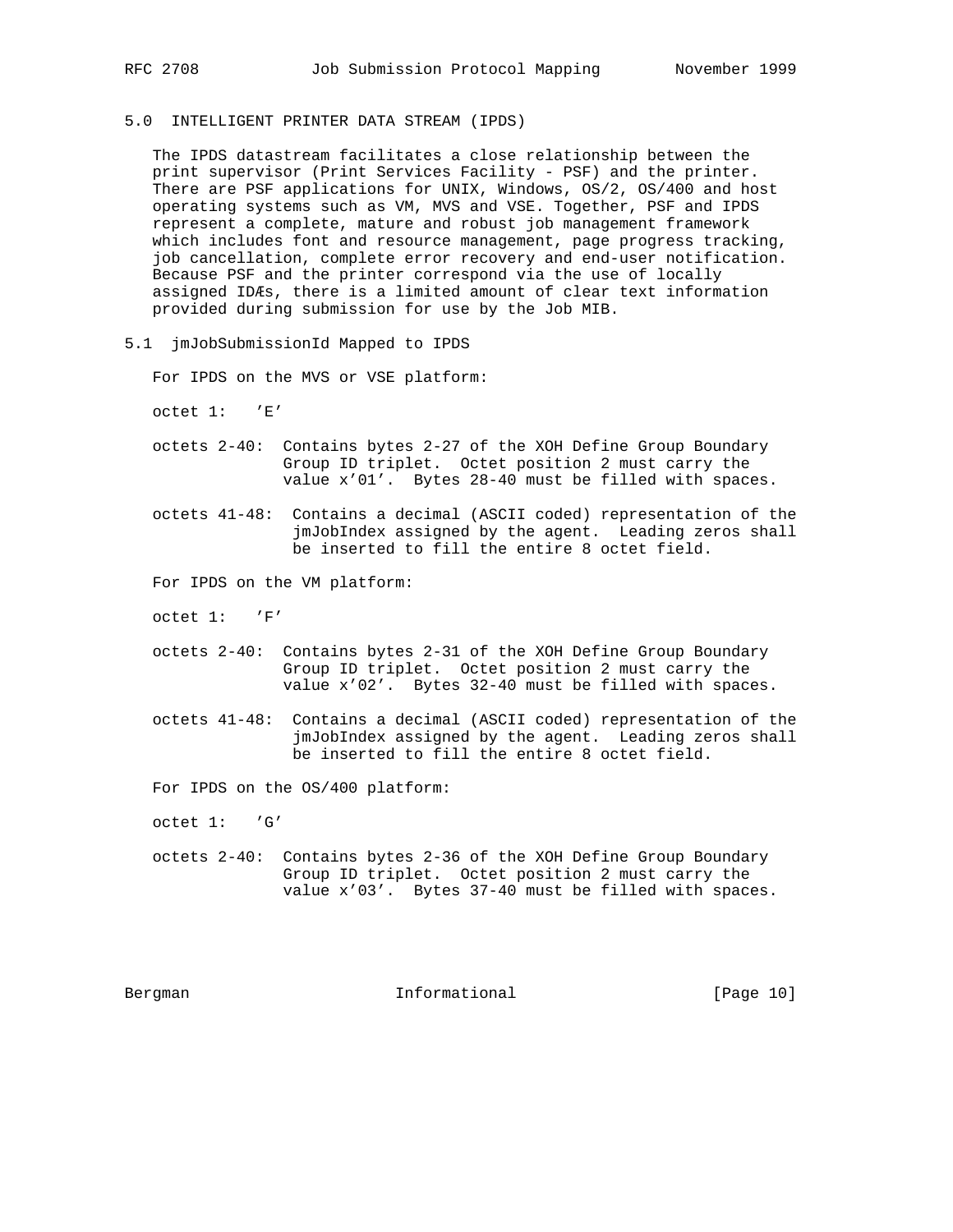RFC 2708 Job Submission Protocol Mapping November 1999

 octets 41-48: Contains a decimal (ASCII coded) representation of the jmJobIndex assigned by the agent. Leading zeros shall be inserted to fill the entire 8 octet field.

5.2 The Attribute Group Mapped to IPDS

For MVS/VSE:

| MIB attribute                   | IPDS XOH DGB Group ID   Data type |              |
|---------------------------------|-----------------------------------|--------------|
| jobSourcePlatformType sptMVS(7) | Byte $2 = x'01'$                  | Integer      |
| iobName                         | Bytes 4-11                        | Octet String |

For VM:

| MIB attribute                              | IPDS XOH DGB Group ID   Data type   |                           |
|--------------------------------------------|-------------------------------------|---------------------------|
| jobSourcePlatformType sptVM(8)<br>fileName | Byte $2 = x'02'$<br>$^+$ Bytes 4-11 | Integer<br>  Octet String |

For OS/400:

| MIB attribute                                                               | IPDS XOH DGB Group ID   Data type |                                         |
|-----------------------------------------------------------------------------|-----------------------------------|-----------------------------------------|
| jobSourcePlatformType sptOS400(9)   byte $2 = x'03'$<br>fileName<br>iobName | Bytes 23-32<br>Bytes $37-46$      | Integer<br>Octet String<br>Octet String |

6.0 DOCUMENT PRINTING APPLICATION (DPA)

 The ISO 10175 Document Printing Application (DPA) [DPA] supports printing using any one of the three possible configurations. For configuration 2, the mapping defined herein is performed on a server. Otherwise, the mapping is performed on an agent within the printer.

## 6.1 jmJobSubmissionID Mapped to DPA

 DPA contains a rich set of parameters which allow several methods of creating the jmJobSubmissionID object. To prevent interoperability problems, the preferred method is to use the DPA job-owner attribute as follows:

Bergman 10 1nformational [Page 11]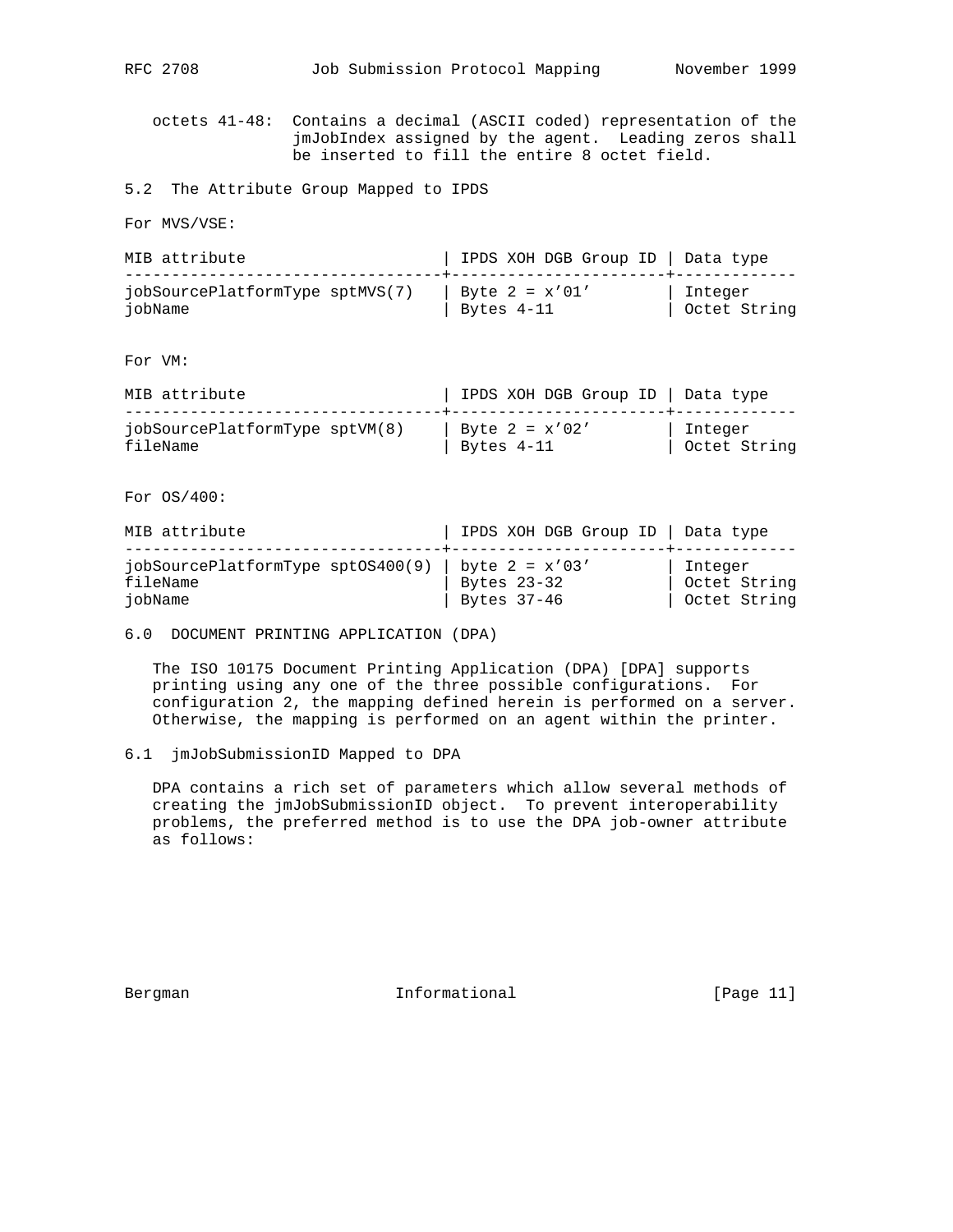octet 1: '0'

 octets 2-40: Contains the DPA job-owner attribute supplied by the submitter. If the job-owner is less than 40 octets, the left-most character in the string shall appear in octet position 2. Any unused portion of this field shall be filled with spaces. Otherwise, only the last 39 bytes shall be included.

octets 41-48: Contains an 8-digit sequential decimal number.

6.2 jmJobIndex Mapped to DPA

 The job index (jmJobIndex) assigned by the SNMP job monitoring agent is returned to the client by DPA as a decimal digit string as the value of the DPA job-identifier attribute. (Since DPA does not require consecutively generated job-identifiers, the agent may receive jobs from multiple clients and can assign the jmJobIndex in an ascending sequence independent of the submitting job client.) The DPA job-identifier must be restricted to the range of 1 to 99,999,999 (decimal) to allow the value to be properly represented in jmJobSubmissionID.

 NOTE - Since DPA returns the "job-identifier" attribute with the jmJobIndex value for a job when the job is submitted, the use of the jmJobSubmissionID table should not be needed by a management application. See Section 1.0.

6.3 Other MIB Objects Mapped to DPA

| MIB Object                                                                                                                                                                                            | DPA Job attribute                                                                                                                                                                                    |
|-------------------------------------------------------------------------------------------------------------------------------------------------------------------------------------------------------|------------------------------------------------------------------------------------------------------------------------------------------------------------------------------------------------------|
| jmJobState<br>jmJobStateReasons1<br>jmNumberOfInterveningJobs<br>jmJobKOctetsPerCopyRequested<br>jmJobKOctetsProcessed<br>jmJobImpressionsPerCopyRequested<br>jmJobImpressionsCompleted<br>jmJob0wner | job-state<br>job-state-reasons (note 2)<br>intervening-jobs<br>total-job-octets (notes 1, 3)<br>job-octets-completed (note 1)<br>job-impression-count (note 3)<br>impressions-completed<br>job-owner |

 Notes: ------

 1. jmJobKOctetsPerCopyRequested and jmJobKOctetsProcessed is in K octets while the DPA job-total-octets and job-octets-completed is in octets and is 63-bits of significance.

Bergman 10 Informational [Page 12]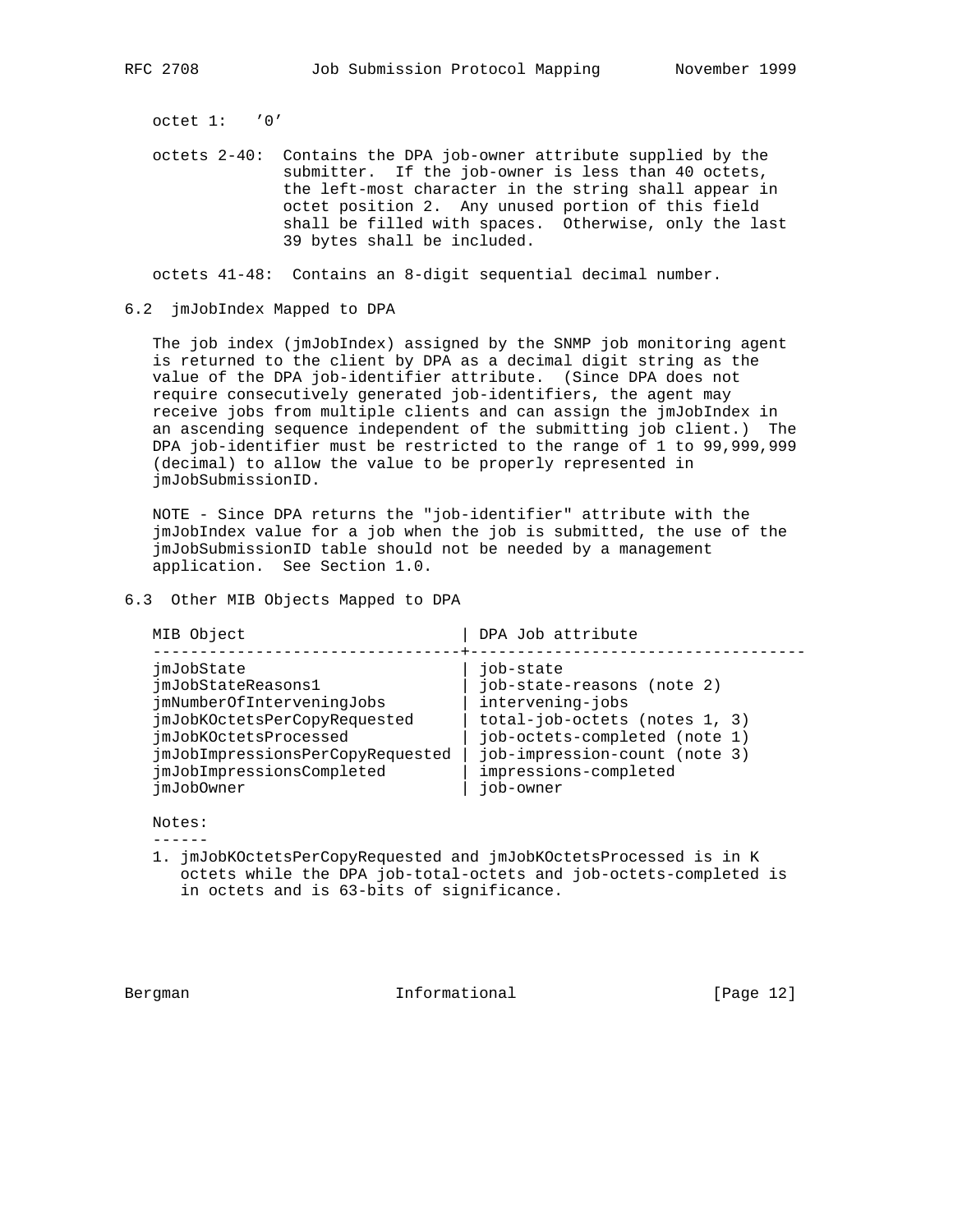- 2. jmJobStateReasons1 is a bit map which can describe up to 31 job state reasons. Also the DPA "job-state-reasons" attribute is a multi-valued attribute with each value being an object identifier (OID). The DPA condition may change multiple bits in this object. The DPA condition may also change one or more of the jobStateReasonsN attributes (see section 4.4)
- 3. DPA octets include the multiplication factor due to job and document copies, while the MIB values do not.
- 6.4 The Attribute Group Mapped to DPA

 The following mappings are required if the listed DPA job attribute is provided.

| MIB attribute                                                                                                                                                                                                                                                                                                                                  | DPA job attribute                                                                                                                                                                                                                                                                                                                                                                | IPP Data type                                                                                                                                                                                                                                             |
|------------------------------------------------------------------------------------------------------------------------------------------------------------------------------------------------------------------------------------------------------------------------------------------------------------------------------------------------|----------------------------------------------------------------------------------------------------------------------------------------------------------------------------------------------------------------------------------------------------------------------------------------------------------------------------------------------------------------------------------|-----------------------------------------------------------------------------------------------------------------------------------------------------------------------------------------------------------------------------------------------------------|
| $jobStateReasonsN(N=2, 3, 4)$<br>jobCodedCharSet<br>iobAccountName<br>jobName<br>deviceNameRequested<br>physicalDevice<br>numberOfDocuments<br>fileName<br>documentName<br>iobComment<br>documentFormat<br>jobPriority<br>jobProcessAfterDateAndTime<br>outputBin<br>sides<br>finishing<br>printQualityRequested<br>printerResolutionRequested | job-state-reasons (note 2)<br>(note 1)<br>accounting-information<br>job-name<br>printer-name-requested<br>printers-assigned<br>number-of-documents<br>file-name<br>document-name<br>iob-comment<br>document-format<br>job-priority<br>job-print-after<br>results-profile.output-bin<br>sides (note 3)<br>job-finishing, finishing<br>print-quality<br>default-printer-resolution | Integer<br>Octet String<br>Octet String<br>Octet String<br>Octet String<br>Octet String<br>Integer<br>Octet String<br>Octet String<br>Octet String<br>Octet String<br>Integer<br>Octet String<br>Octet String<br>Integer<br>Integer<br>Integer<br>Integer |
| jobCopiesRequested<br>jobCopiesCompleted<br>documentCopiesRequested<br>documentCopiesCompleted<br>sheetsRequested<br>sheetsCompleted<br>pagesRequested<br>pagesCompleted<br>mediumRequested<br>jobSubmissionTime<br>jobStartedProcessingTime<br>jobCompletionTime                                                                              | (note 4)<br>results-profile.job-copies<br>job-copies-completed<br>copy-count (note 5)<br>copies-completed (note 6)<br>job-media-sheet-count<br>job-media-sheets-completed<br>job-page-count<br>pages-completed<br>page-media-select,<br>default-medium<br>submission-time (note 7)<br>started-printing-time (note 7)<br>completion-time (note 7)                                 | Integer<br>Integer<br>Integer<br>Integer<br>Integer<br>Integer<br>Integer<br>Integer<br>Octet String<br>Octet String<br>Octet String<br>Octet String                                                                                                      |

Bergman 10 Informational [Page 13]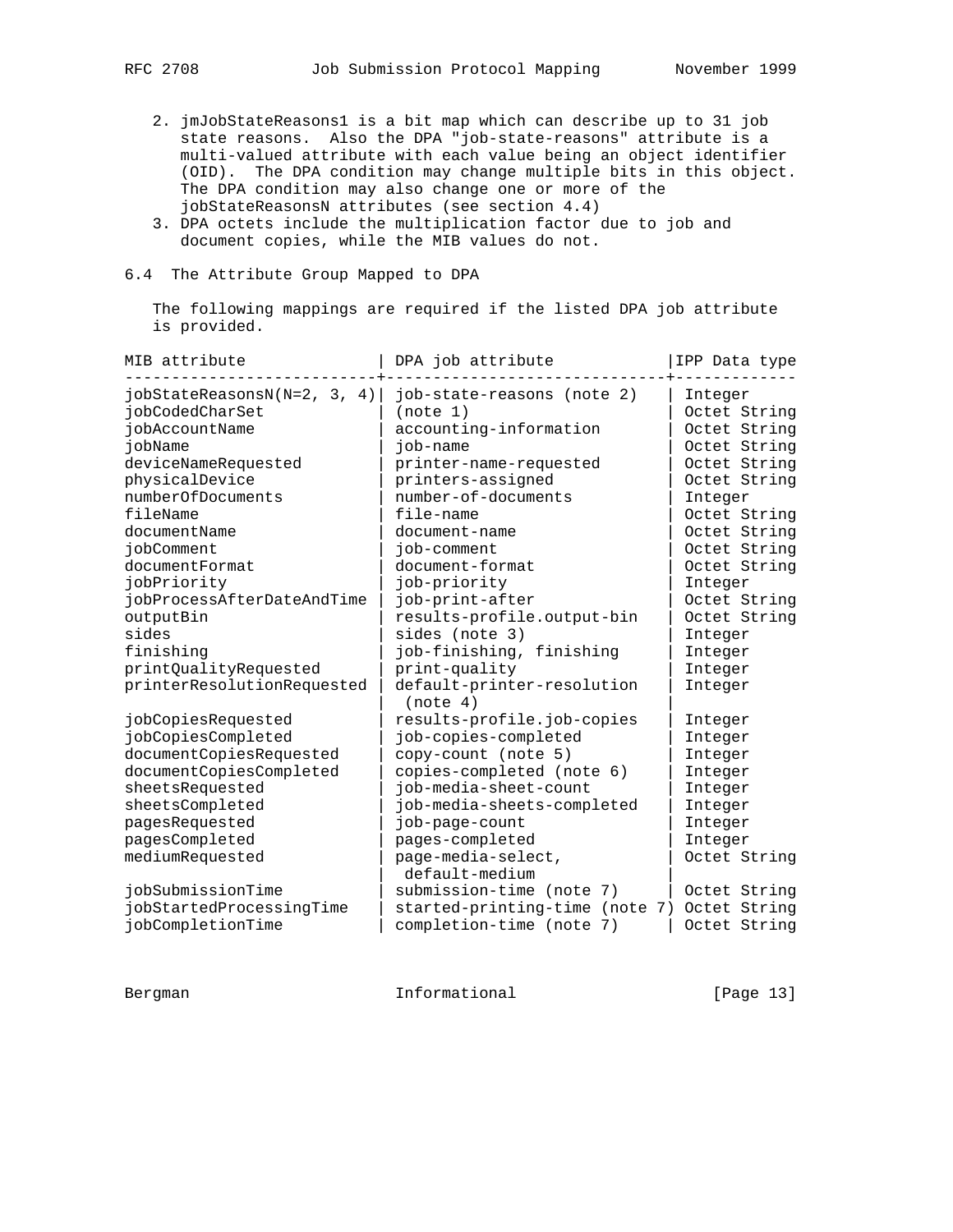Notes: ------

- 1. Every DPA attribute is tagged indicating the coded character set to be used for that attribute.
- 2. jobStateReasonsN are three attributes (N=2, 3, 4). The DPA condition may change one or more of the bits in one or more of these Job MIB items. Also the DPA job-state-reasons is a multi valued attribute with each value being an OBJECT IDENTIFIER (OID).
- 3. The Job MIB sides attribute is an integer '1' or '2' while the DPA sides attribute has one of six OID values that includes plex.
- 4. printerResolutionRequested has x and y resolution and is intended to override the resolution instruction in the document, if any, while the DPA default-printer-resolution is the same in x and y and only takes effect if the document does not contain a resolution instruction
- 5. The DPA "copy-count" attribute is a per-document attribute, so the MIB value is the sum of the documents' "copy-count" values times the job's "results-profile.job-copies" value.
- 6. The DPA "copies-completed" attribute is a per-document attribute, so the MIB value is the sum of the documents' "copies-completed" values times the job's "results-profile.job-copies" value.
- 7. The DPA GeneratlizedTime data type is defined by ISO 8824 (ISO- 8824) while the MIB DateAndTime is defined by SNMPv2-TC (SNMPv2-  $T(T)$
- 7.0 NOVELL DISTRIBUTED PRINT SERVICE (NDPS)

 Novell Distributed Print Services is a DPA based job submission protocol that conforms to configuration 3.

7.1 jmJobSubmissionID Mapped to NDPS

 NDPS supports the generation of a properly formatted jmJobSubmissionID for use in the Job MIB, via the attribute ndps att-job-identifier.

7.2 jmJobIndex Mapped to NDPS

 NDPS defines the attribute ndps-att-job-identifier-on-printer that can be used to return the value of jmJobIndex to the NDPS client. See Section 1.0.

Bergman 10 Informational [Page 14]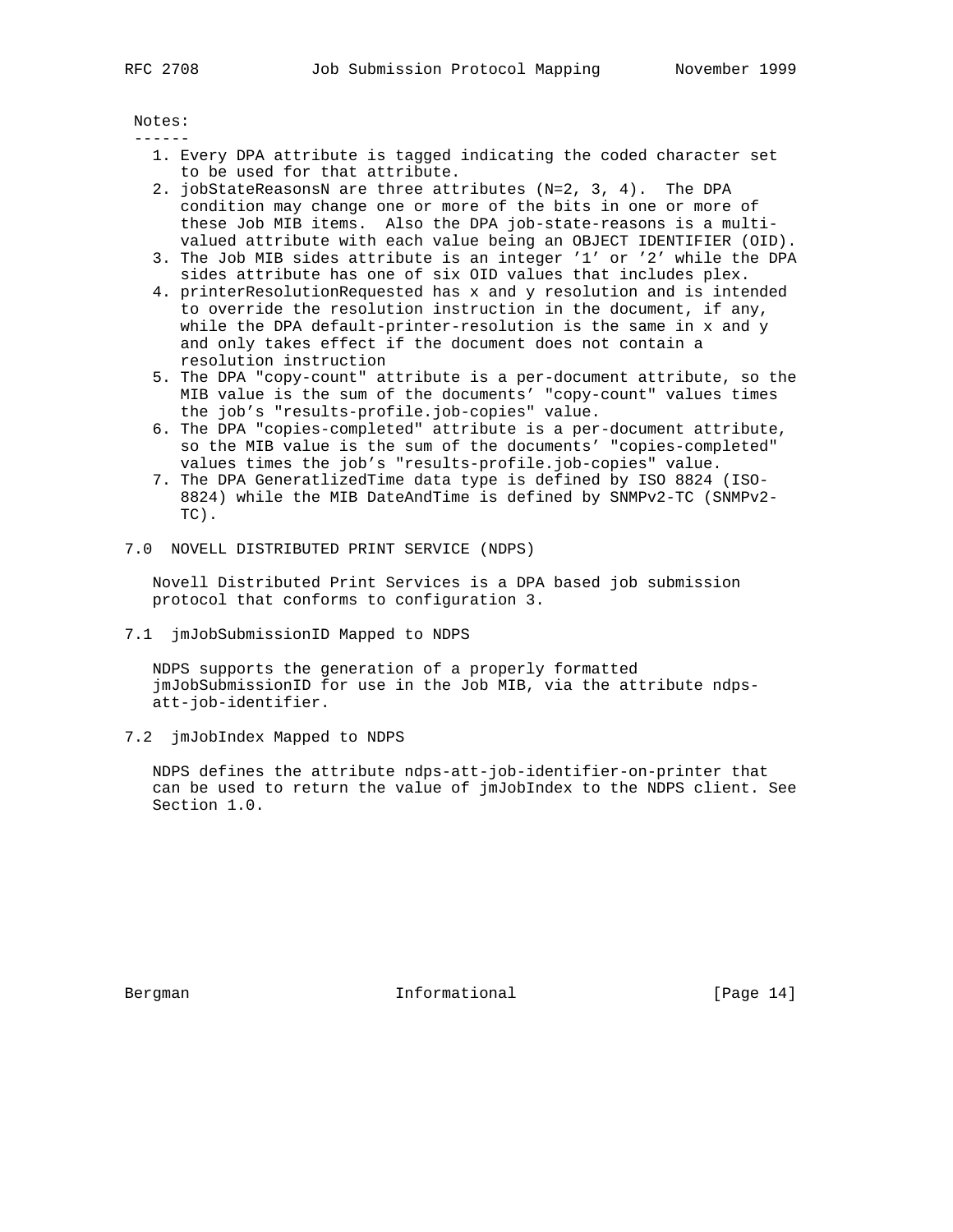7.3 Other MIB Objects Mapped to NDPS

| MIB Object                       | NDPS Parameter                        |
|----------------------------------|---------------------------------------|
| jmJobState                       | ndps-att-current-job-state (note 1)   |
| jmJobStateReasons1               | ndps-att-job-state-reasons (note 2)   |
| jmNumberOfInterveningJobs        | ndps-att-intervening-jobs             |
| jmJobKOctetsPerCopyRequested     | ndps-att-total-job-octets (notes 3,4) |
| imJobKOctetsProcessed            | ndps-att-octets-completed (note 3)    |
| jmJobImpressionsPerCopyRequested | ndps-att-job-impressions-count        |
| jmJobImpressionsCompleted        | ndps-att-impressions-completed        |
| jmJob0wner                       | ndps-att-job-owner (note 5)           |

Notes:

------

- 1. Some of the NDPS job states must be represented by both a jmJobState and a jmJobStateReasons1 object or a jobStateReasonsN attribute  $(N=2, 3, 4)$ .
- 2. The NDPS job state reasons may be mapped to either the object jmJobStateReasons1 or the attribute jobStateReasonsN (N=2, 3, 4).
- 3. jmJobKOctetsPerCopyRequested and jmJobKOctetsProcessed is in K octets while the NDPS ndps-att-job-total-octets and ndps-att-job octets-completed is in octets and is 63-bits of significance.
- 4. NDPS octets include the multiplication factor due to job and document copies, while the MIB values do not.
- 5. The Job MIB object must be multiplied by the attribute jobCopiesRequested to obtain the NDPS attribute value, if multiple copies have been requested.
- 7.4 The Attribute Group Mapped to NDPS

 The following mappings are required if the listed PJL attribute or command option is provided.

Bergman 10 Informational [Page 15]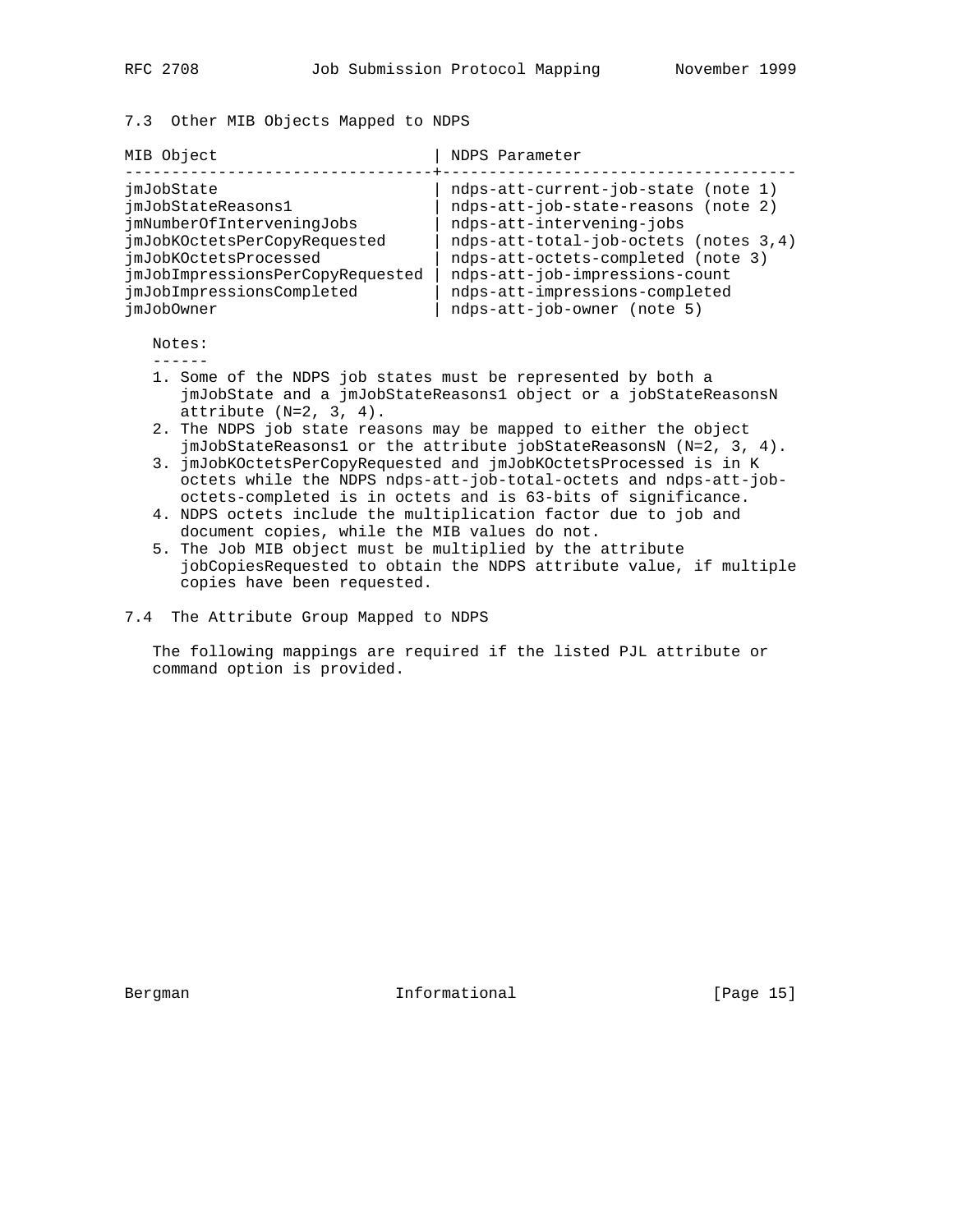| MIB attribute                                                                                           | NDPS parameter                                                                                                                       | Data type                                                               |
|---------------------------------------------------------------------------------------------------------|--------------------------------------------------------------------------------------------------------------------------------------|-------------------------------------------------------------------------|
| $jobStateReasonsN(N=2, 3, 4)$<br>jobAccountName<br>jobName<br>jobOriginatingHost<br>deviceNameRequested | ndps-job-state-reasons<br>ndps-att-job-owner<br>ndps-att-job-name<br>ndps-att-job-originator<br>ndps-att-printer-name--<br>requested | Integer<br>Octet String<br>Octet String<br>Octet String<br>Octet String |
| numberOfDocuments<br>fileName<br>documentName<br>jobComment                                             | ndps-att-number-of-documents<br>ndps-att-document-file-name<br>ndps-att-document-name<br>ndps-att-job-comment                        | Integer<br>Octet String<br>Octet String<br>Octet String                 |
| documentFormatIndex<br>documentFormat<br>jobPriority                                                    | ndps-att-prtInterpreterIndex<br>ndps-att-document-format<br>ndps-att-job-priority                                                    | Integer<br>Integer<br>Integer                                           |
| jobProcessAfterDateAndTime<br>outputBin                                                                 | ndps-att-job-print-after<br>ndps-att-results-profile<br>(note 1)                                                                     | Octet String<br>Integer                                                 |
| sides<br>finishing<br>printQualityRequested                                                             | ndps-att-sides (note 2)<br>ndps-att-job-finishing<br>ndps-att-print-quality                                                          | Integer<br>Integer<br>Integer                                           |
| printerResolutionRequested<br>printerResolutionUsed                                                     | ndps-att-default-printer--<br>resolution (note 3)<br>ndps-att-default-resolutions--                                                  | Integer                                                                 |
| jobCopiesRequested                                                                                      | used<br>ndps-att-results-profile<br>(note 4)                                                                                         | Integer<br>Integer                                                      |
| jobCopiesCompleted<br>documentCopiesRequested<br>documentCopiesCompleted                                | ndps-att-job-copies-completed<br>ndps-att-copy-count (note 5)<br>ndps-att-copies-completed<br>(note 6)                               | Integer<br>Integer<br>Integer                                           |
| sheetsRequested                                                                                         | ndps-att-job-media--<br>sheet-count                                                                                                  | Integer                                                                 |
| sheetsCompleted                                                                                         | ndps-att-media-sheets--<br>completed                                                                                                 | Integer                                                                 |
| mediumConsumed<br>jobSubmissionToServerTime                                                             | ndps-att-media-used<br>ndps-att-submission-time<br>(note 7)                                                                          | Integer<br>Octet String                                                 |
| jobSubmissionTime                                                                                       | ndps-att-started-printing-time Octet String<br>(note 7)                                                                              |                                                                         |
| jobCompletionTime                                                                                       | ndps-att-completion-time<br>(note 7)                                                                                                 | Octet String                                                            |

 Notes:  $------$ 

1. The output-bin field in ndps-att-results-profile is to be used.

2. The Job MIB sides attribute is an integer '1' or '2' while the

NDPS sides attribute has one of six OID values that includes plex.

Bergman Informational [Page 16]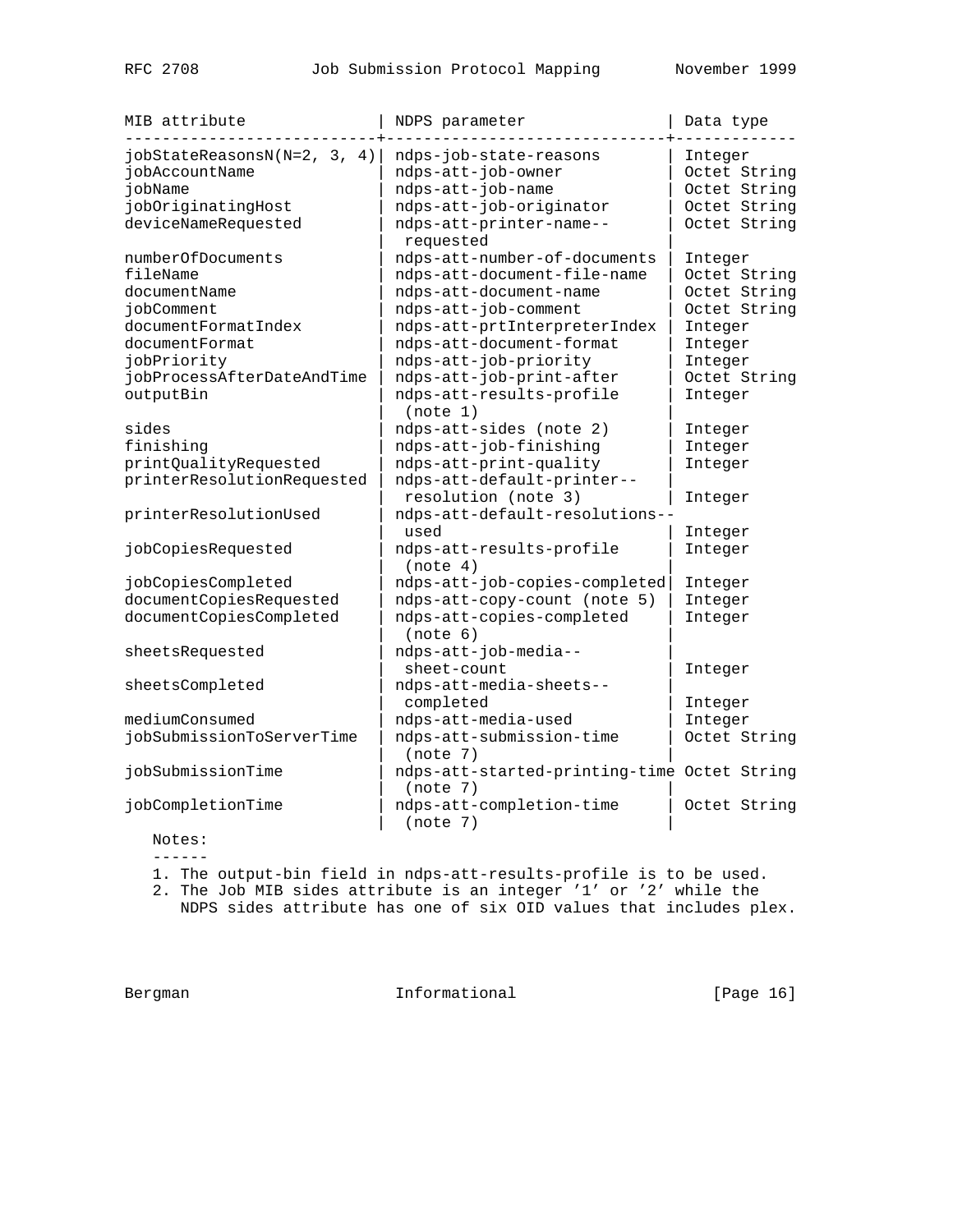- 3. printerResolutionRequested has x and y resolution and is intended to override the resolution instruction in the document, if any, while the ndps-att-default-printer-resolution is the same in x and y and only takes effect if the document does not contain a resolution instruction
- 4. The job-copies field in ndps-att-results-profile is to be used.
- 5. The NDPS "copy-count" attribute is a per-document attribute, so the MIB value is the sum of the documents' "copy-count" values times the job's "results-profile.job-copies" value.
- 6. The NDPS "copies-completed" attribute is a per-document attribute, so the MIB value is the sum of the documents' "copies-completed" values times the job's "results-profile.job-copies" value.
- 7. The NDPS GeneratlizedTime data type is defined by ISO 8824 (ISO- 8824) while the MIB DateAndTime is defined by SNMPv2-TC (SNMPv2- TC).
- 8.0 PRINTER JOB LANGUAGE (PJL)

 PJL [PJL] has been developed by Hewlett-Packard to provide job control information to the printer and status information to applications, independent of the PDL.

8.1 jmJobSubmissionID Mapped to PJL

 PJL has defined the SUBMISSIONID option for the JOB command which indicates a properly formatted jmJobSubmissionID for use in the Job MIB. The PJL JOB command is presented at the start of a print job with options that apply only the attached job. The syntax for this command option is:

@PJL JOB SUBMISSIONID = "id string"

 Driver software that implements this PJL command option must provide the "id string" in one of the client version formats specified in the Job MIB for jmJobSubmissionID.

 For drivers that are not able to create the SUBMISSIONID option, it is recommended that jmJobSubmissionID format 0 be created by the agent using the PJL attribute DocOwner or DocOwnerId.

octet 1: '0'

 octets 2-40: Contains the string associated with DocOwner or DocOwnerId. If the string is less than 40 octets, the left-most character in the string shall appear in octet

Bergman 10 Informational [Page 17]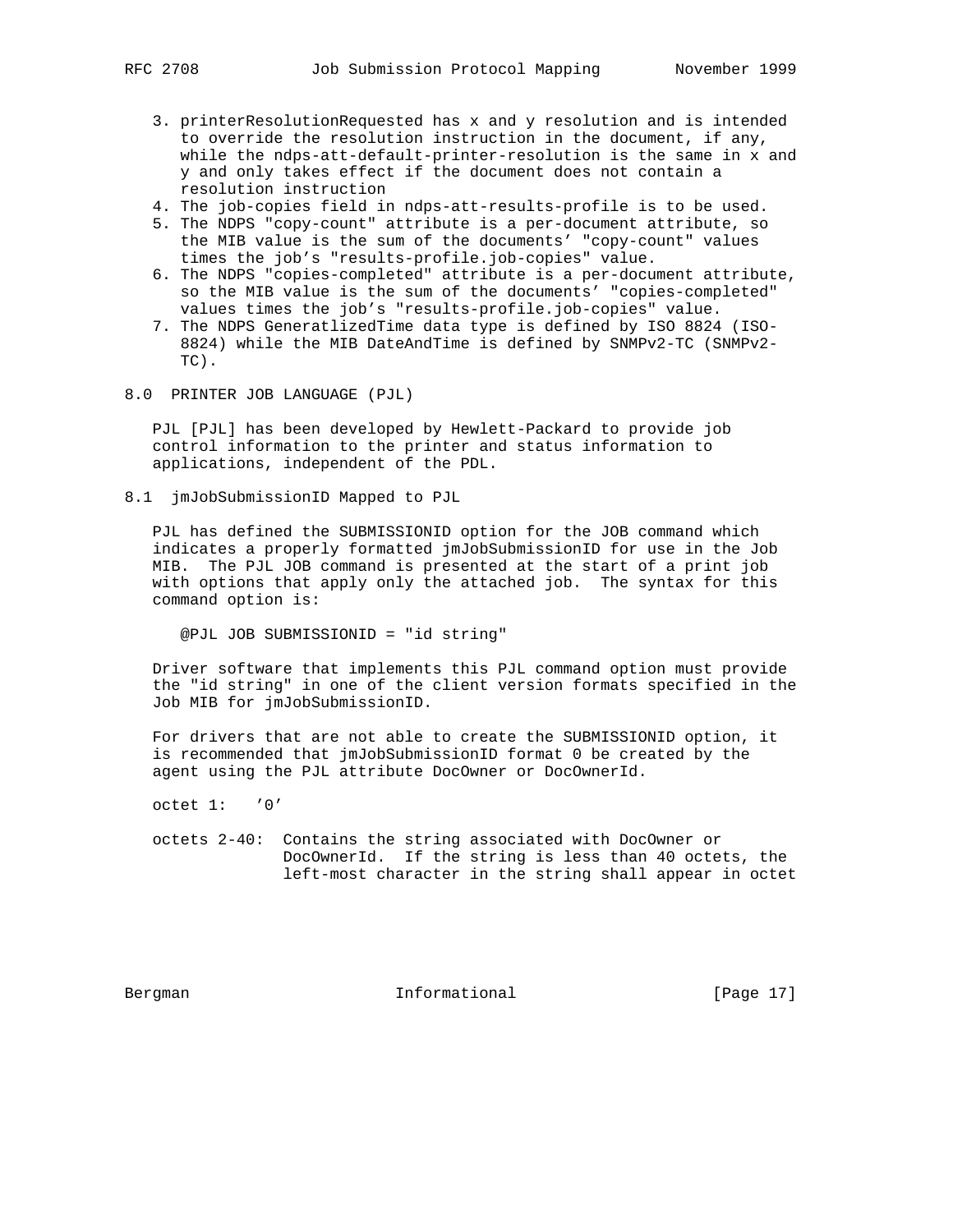position 2. Otherwise, only the last 39 bytes shall be included. Any unused portion of this field shall be filled with spaces. If DocOwner or DocOwnerId cannot be obtained, this field shall be blank.

 octets 41-48: Contains the value of jmJobIndex associated with the job. Leading zeros shall be inserted to fill the entire 8 octet field.

8.2 jmJobIndex Mapped to PJL

PJL does not provide a value that can be mapped to jmJobIndex.

8.3 Other MIB Objects Mapped to PJL

| MIB Object |  | PJL Job attribute                |  |
|------------|--|----------------------------------|--|
|            |  |                                  |  |
| iob0wner   |  | DocOwner or DocOwnerId attribute |  |

8.4 The Attribute Group Mapped to PJL

 The following mappings are required if the listed PJL attribute or command option is provided.

| MIB attribute         | PJL attribute or command option                              | Data type                    |
|-----------------------|--------------------------------------------------------------|------------------------------|
| serverAssignedJobName | DocName attribute or the command<br>@PJL JOB Name = "string" | Octet String<br>Octet String |
| submittingServerName  | SrcServerName attribute                                      | Octet String                 |
| jobOriginatingHost    | SrcPort attribute                                            | Octet String                 |
| queueNameRequested    | SrcO attribute                                               | Octet String                 |
| fileName              | JobFName attribute                                           | Octet String                 |
| iobComment            | JobDesc attribute                                            | Octet String                 |
| jobSubmissionTime     | TimeSubmit attribute                                         | Octet String                 |

# 9.0 POSTSCRIPT

 The PostScript PDL permits comment fields which can be used by application drivers to include job information. Although there are no restrictions or requirements as to what information may be included, many drivers include job owner and/or document name.

Bergman 10 Informational [Page 18]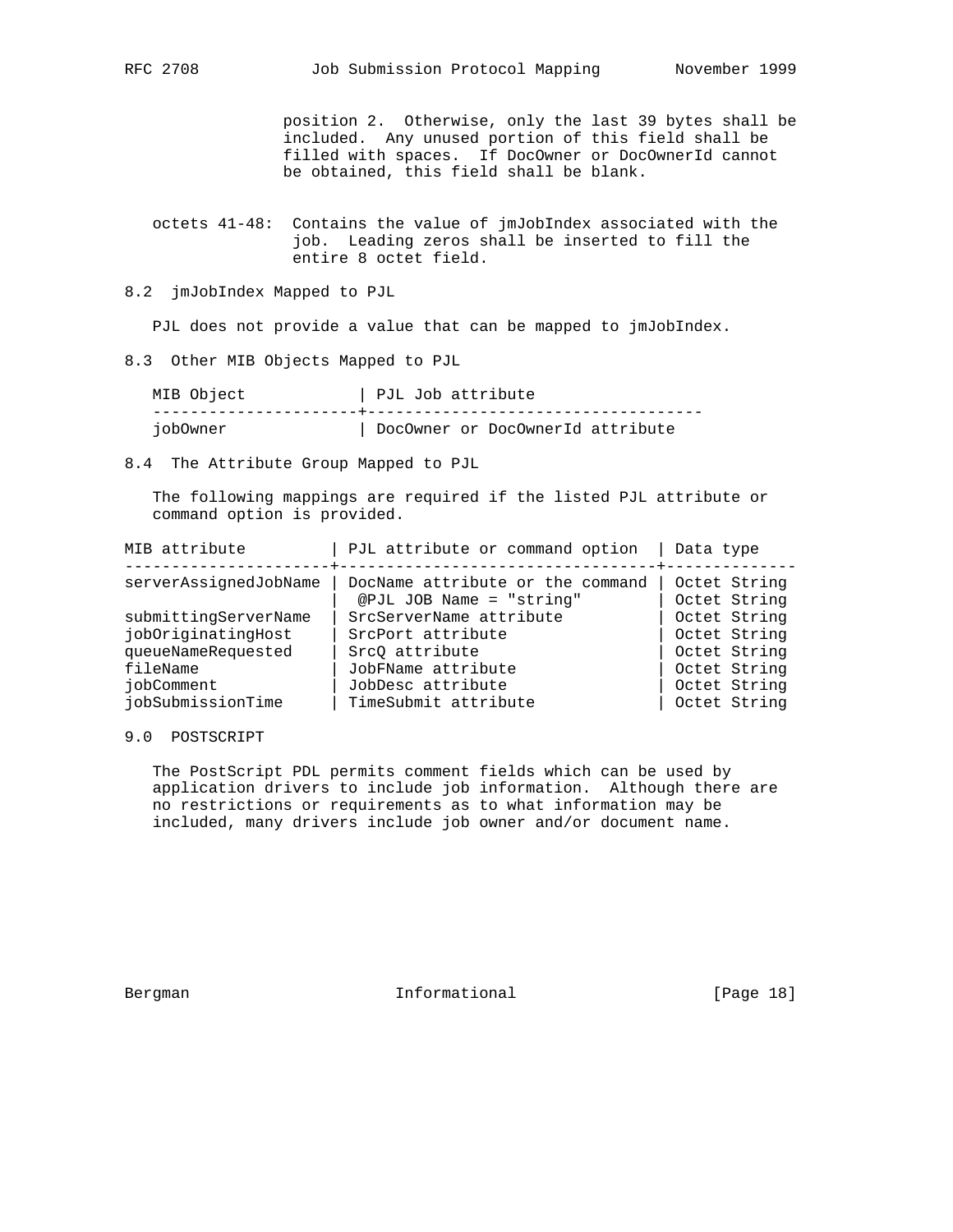9.1 jmJobSubmissionID Mapped to PostScript

 The use of a standard format job submission id comment string will allow interoperability of printers and drivers from multiple vendors. The following comment string format is recommended for use with PostScript level 1 and level 2 data streams.

%%JMPJobSubmissionId:(id-string)

 where "id string" can be any jmJobSubmissionID format reserved for clients.

9.2 Other MIB Objects and Attributes Mapped to PostScript

 No Other mappings from PostScript comment strings are recommended, but many Job MIB objects and attributes can be defined using vendor unique comment strings.

10.0 NETWARE PSERVER

 The NetWare PServer job submission protocol is implemented in a client- server-printer system on the server to printer link as defined in configuration 3.

10.1 jmJobSubmissionID Mapped to PServer

octet 1: 'B'

- octets 2-40: Contains the Directory Path Name of the agent as recorded by the Novell File Server in the queue directory. If the string is less than 40 octets, the left-most character in the string shall appear in octet position 2. Otherwise, only the last 39 bytes shall be included. Any unused portion of this field shall be filled with spaces.
- octets 41-48: '000XXXXX' The decimal (ASCII coded) representation of the Job Number as per the NetWare File Server Queue Management Services.

10.2 jmJobIndex Mapped to PServer

 The job index (jmJobIndex) is assigned by the SNMP job monitoring agent and is independent of the Job Number assigned by the NetWare File Server Queue Management Services. This will allow the SNMP agent to track jobs received from multiple sources.

Bergman Informational [Page 19]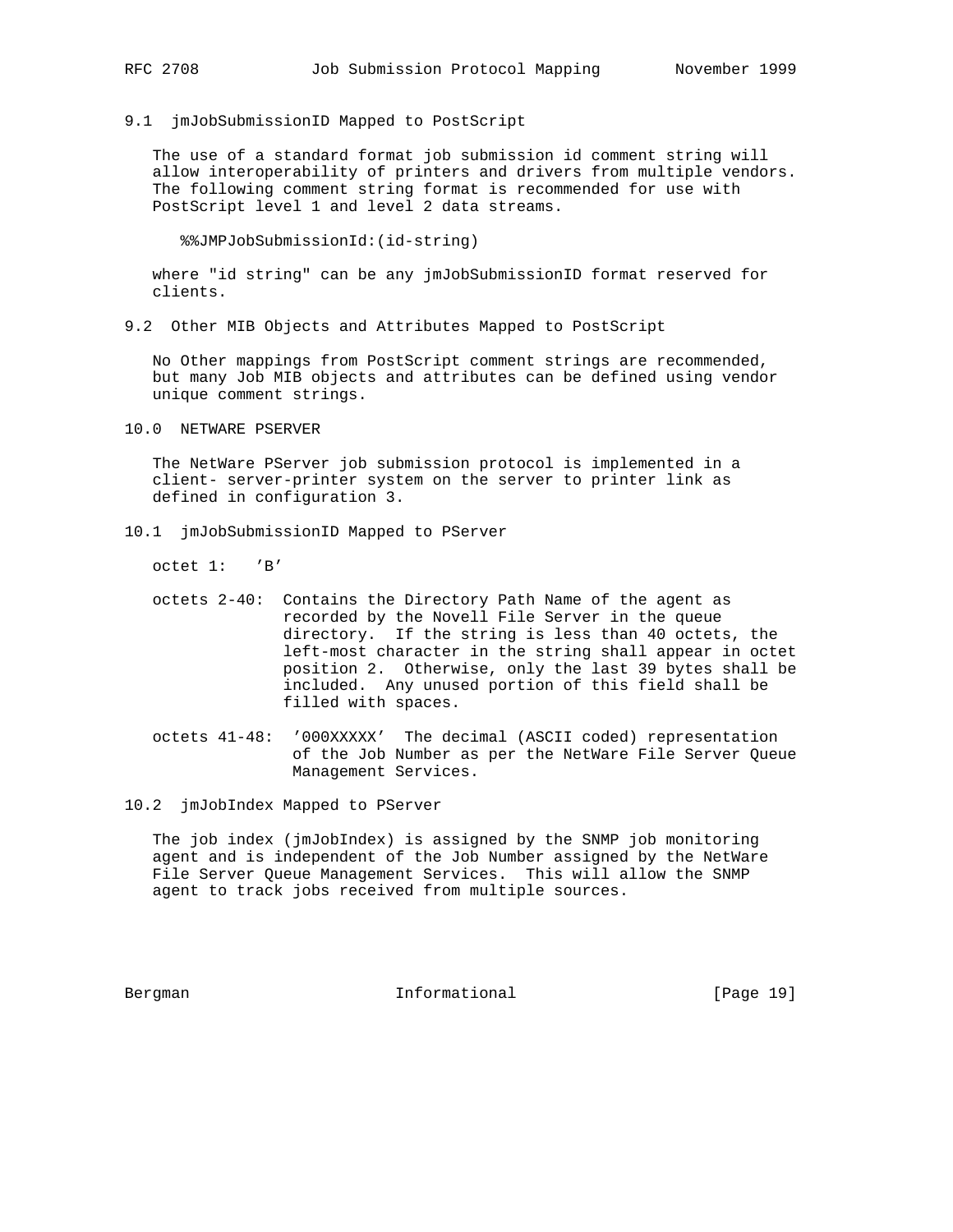10.3 Other MIB Objects Mapped to PJL

| MIB Object | PServer Job attribute |
|------------|-----------------------|
| iob0wner   | Client Id Number      |

10.4 The Attribute Group Mapped to PServer

 The following mappings are required if the listed PServer parameter is provided in the Novell File Server queue directory.

| MIB attribute              | PServer parameter     | Data type    |
|----------------------------|-----------------------|--------------|
| serverAssignedJobName      | Job File Name         | Octet String |
| queueNameRequested         |                       |              |
|                            | Oueue Id              | Integer      |
| physicalDevice             | Server Id Number      | Integer      |
| iobComment                 | Job Description       | Octet String |
| jobPriority                | (note 1)              | Integer      |
| jobProcessAfterDateAndTime | Target Execution Time | Octet String |
| jobCopiesRequested         | Number of Copies      | Integer      |
| mediumRequested            | Form Name             | Octet String |
| jobSubmissionToServerTime  | Job Entry Time        | Octet String |

Notes:

------

- 1. The job priority is determined by the priority assigned to the queue that contains the job. Each queue can be assigned a unique priority and the priority of the job is inherited from the queue.
- 11.0 NETWARE NPRINTER or RPRINTER

 The NetWare NPrinter/RPrinter protocol was designed to transfer print data from a Novell File Server to a printer attached directly to a local port (e.g. parallel or serial) on a PC. NPrinter/RPrinter is an extremely lightweight printing protocol. Consequently, no information required by the Job Monitoring MIB is provided and a meaningful jmJobSubmissionID cannot be generated.

 It is recommended that an additional job submission layer, such as PJL or another vendor private protocol, be included on top of NPrinter/RPrinter to provide the required information. The mapping should then be performed according to the recommendations of the higher layer submission protocol.

Bergman Informational [Page 20]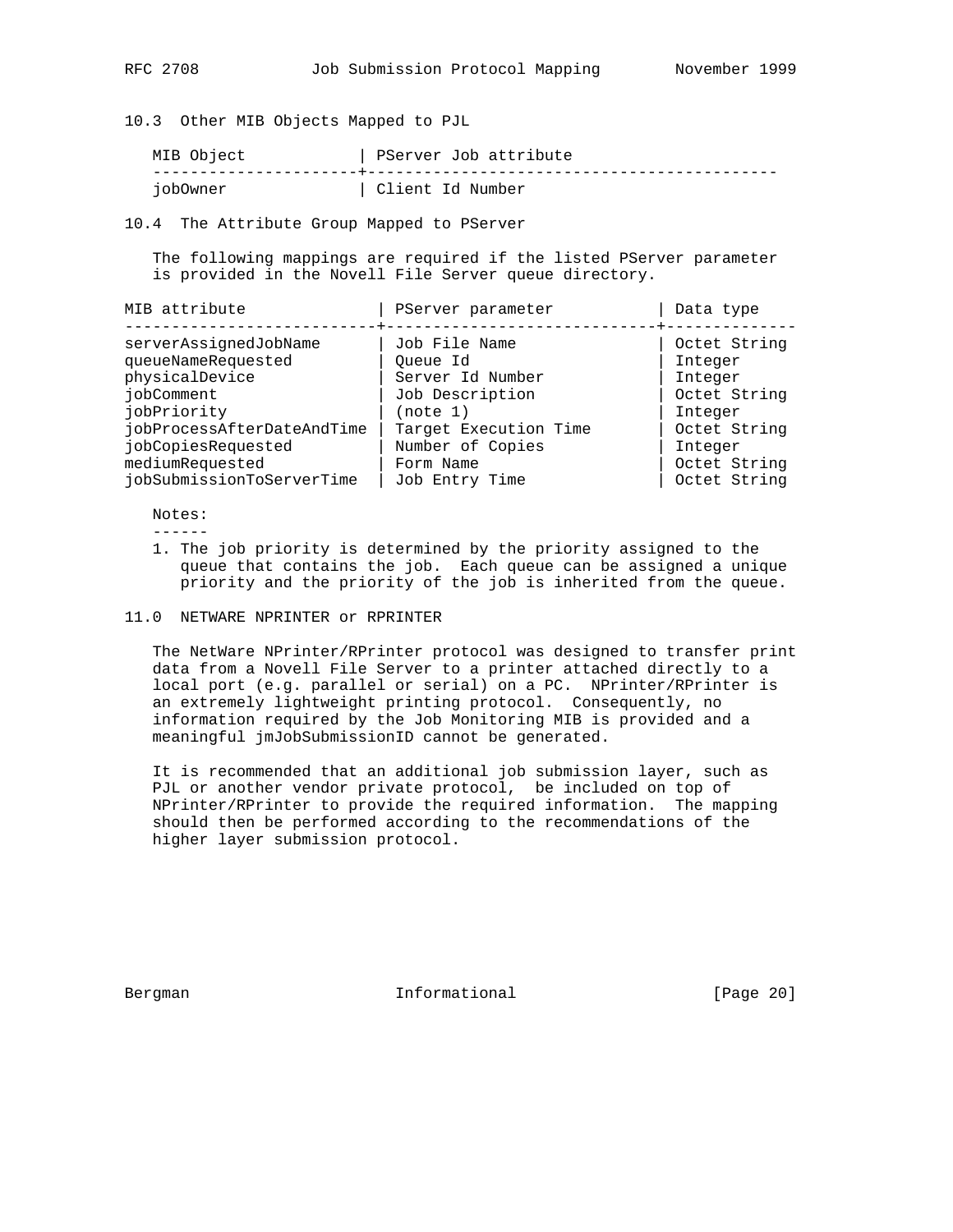12.0 SERVER MESSAGE BLOCK (SMB) PROTOCOL

 The Server Message Block protocol is used with several PC Network operating systems, such as Microsoft Windows for Workgroups, IBM LAN Server, and Artisoft Lantastic. SMB systems supporting the Job Monitoring MIB will conform to either configuration 1 or 3.

12.1 jmJobSubmissionID Mapped to SMB

octet 1: 'C'

- octets 2-40: Contains a decimal (ASCII coded) representation of the 16 bit SMB Tree Id field, which uniquely identifies the connection that submitted the job to the printer. The most significant digit of the numeric string shall be placed in octet position 2. All unused portions of this field shall be filled with spaces. The SMB Tree Id has a maximum value of 65,535.
- octets 41-48: Contains a decimal (ASCII coded) representation of the File Handle returned from the printer agent to the client in response to a Create Print File command. Leading zeros shall be inserted to fill the entire 8 octet field.
- 12.2 jmJobIndex Mapped to SMB

 It is strongly recommended that the File Handle returned from the printer agent be identical to jmJobIndex. If these items are identical, there is no need for the client application to perform a search on jmJobSubmissionID. To be compatible with the 16 bit field allocated to this value by SMB, the maximum jmJobIndex is 65,535.

12.3 Other MIB objects Mapped to SMB

| MIB Object | SMB Parameter              |
|------------|----------------------------|
| imJobOwner | SMB User Id field (note 1) |

Notes:

------

 1. A decimal (ASCII coded) representation of the SMB User Id numeric shall be presented as jmJobOwner.

Bergman 10 Informational [Page 21]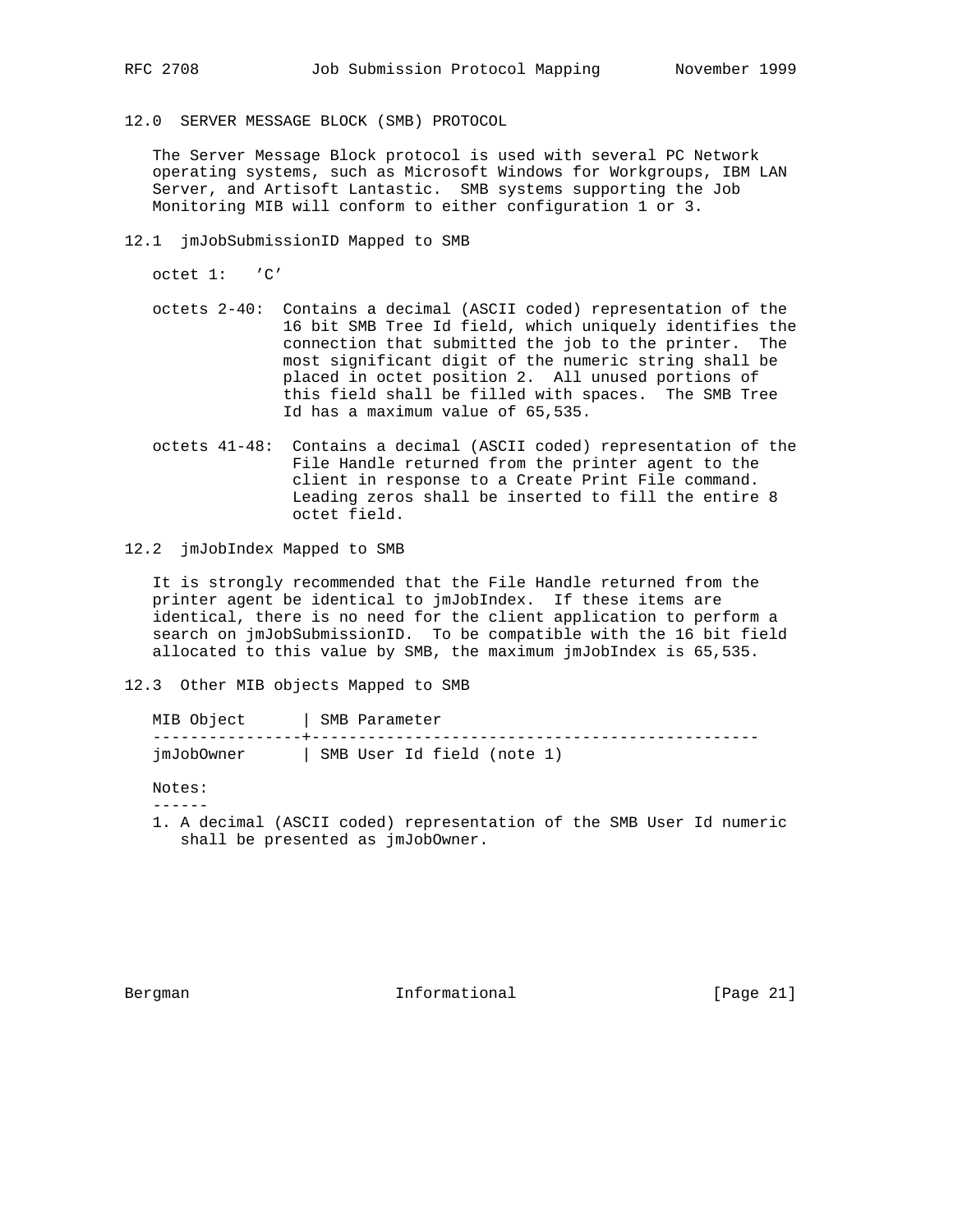13.0 TRANSPORT INDEPENDENT PRINTER/SYSTEM INTERFACE (TIP/SI)

 The TIP/SI protocol, although currently specified as a part of the IEEE 1284 parallel port standards [TIP/SI], was originally developed as a network protocol. TIP/SI thus has the potential of being integrated into any network or non-network configuration.

13.1 jmJobSubmissionID Mapped to TIP/SI

octet 1: 'D'

- octets 2-40: Contains the Job Name from the Job Control-Start Job (JC-SJ) command. If the Job Name portion is less than 40 octets, the left-most character in the string shall appear in octet position 2. Any unused portion of this field shall be filled with spaces. Otherwise, only the last 39 bytes shall be included.
- octets 41-48: Contains a decimal (ASCII coded) representation of the jmJobIndex assigned by the agent. Leading zeros shall be inserted to fill the entire 8 octet field.
- 13.2 jmJobIndex Mapped to TIP/SI

 jmJobIndex is returned to the client as the Printer Assigned Job Id in a Job Control-Start Job (JC-SJ) response packet. To be compatible with the 16 bit field allocated to this value by TIP/SI, the maximum jmJobIndex is 65,535.

13.3 Other MIB Objects Mapped to TIP/SI

| MIB Object | TIP/SI Parameter |
|------------|------------------|
| jmJobOwner | User string      |

13.4 The Attribute Group Mapped to TIP/SI

| MIB attribute | TIP/SI information            | Data type    |
|---------------|-------------------------------|--------------|
| jobName       | Job Name string               | Octet String |
| iobComment    | Additional Information string | Octet String |

Bergman 10 Informational [Page 22]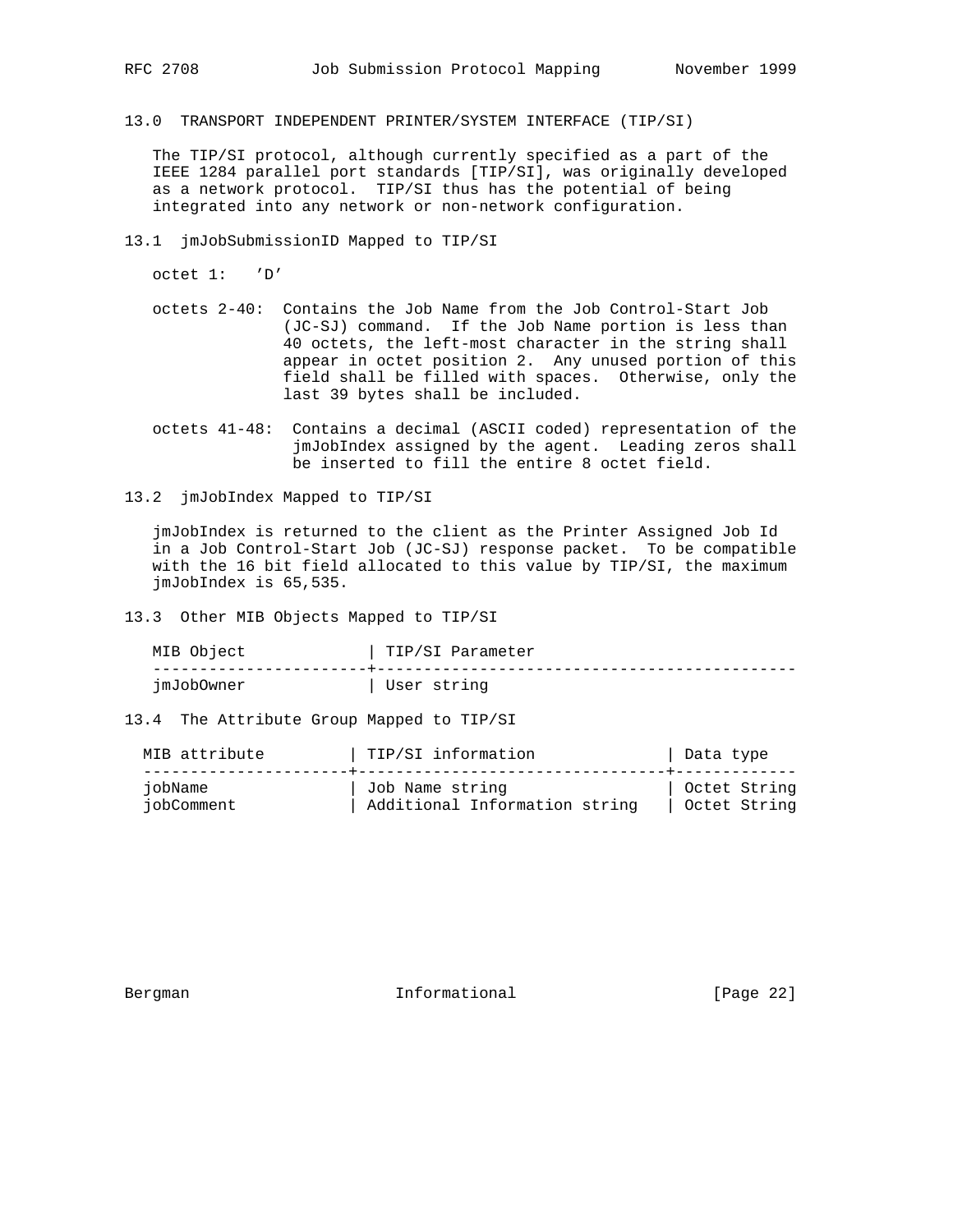14.0 Security Considerations

 This document provides mapping recommendations of job submission protocols for use with the Job Monitoring MIB. The mapping procedures defined do not enhance or compromise any security provisions available within the job submission protocols contained within this document.

 The security considerations specified for the Job Monitoring MIB [JobMIB] are also unaffected by any of the recommendations in this document.

 The security provisions available in the job submission protocols are documented in the appropriate specifications that define the protocols. The degree of security available varies from very good, for protocols such as the Internet Printing Protocol [IPP], to non existent, for example the Line Printer Daemon Protocol [LPD].

 Since the defined mapping operation occurs as a secondary operation after the user has been authenticated and there is no storage of any authorization credentials other than the user name, no security breaches are anticipated. Also, the Job MIB does not provide any back-door mechanism for access to any other security parameters. However, implementers must always consider the impact of the defined mapping procedures upon the security model desired from the protocol.

## 15.0 REFERENCES

| [DPA] | $ISO/IEC$ 10175-1:1996(E), "Information technology - Text |
|-------|-----------------------------------------------------------|
|       | and office systems - Document Printing Application (DPA)  |
|       | - Part 1: Abstract service definition and procedures",    |
|       | JTC1/SC18.                                                |

- [IPP] deBry, R., Hastings, T., Herriot, R., Issaacson, S. and P. Powell, "The Internet Printing Protocol/1.0: Model and Semantics", RFC 2566, April 1999.
- [ISO-8824] ISO/IEC 8824:1990, "Information technology Open Systems Interconnection - Specification of Abstract Syntax Notation (ASN.1)".
- [JobMIB] Bergman, R., Hastings, T., Isaacson, S. and H. Lewis, "The Job Monitoring MIB - V1.0", RFC 2707, November 1999.
- [LPD] McLaughlin, L., "Line Printer Daemon Protocol", RFC 1179, August 1990.

Bergman 10 Informational [Page 23]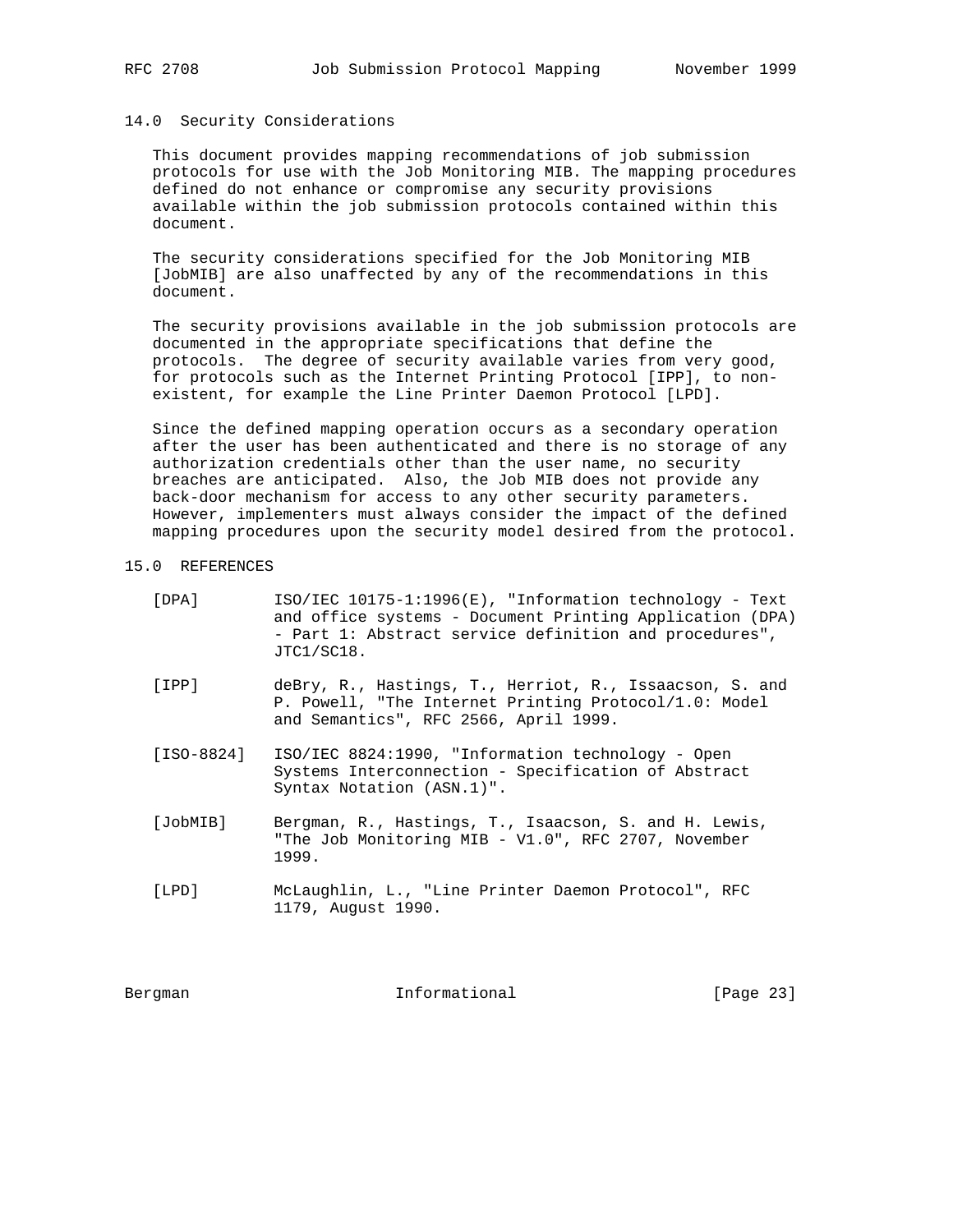- [PJL] Printer Job Language Technical Reference Manual, Hewlett-Packard part number 5021-0328.
- [PrtMIB] Smith, R., Wright, F., Hastings, T., Zilles, S. and J. Gyllenskog, "Printer MIB", RFC 1759, March 1995.
- [SNMPv2-TC] McCloghrie, K., Perkins, D. and J. Schoenwaelder, "Textual Conventions for SMIv2", STD 58, RFC 2579, April 1999.
- [TIP/SI] IEEE Standard 1284.1, Transport Independent Printer/System Interface.
- 16.0 Authors' Addresses

 This document was created with significant contributions from the following individuals.

 Ron Bergman (Editor) Dataproducts Corp. 1757 Tapo Canyon Road Simi Valley, CA 93063-3394

 Phone: 805-578-4421 Fax: 805-578-4001 EMail: rbergman@dpc.com

 Tom Hastings Xerox Corporation, ESAE-231 701 S. Aviation Blvd. El Segundo, CA 90245

 Phone: 310-333-6413 Fax: 310-333-5514 EMail: hastings@cp10.es.xerox.com

 Scott A. Isaacson Novell, Inc. 122 E 1700 S Provo, UT 84606 Phone: 801-861-7366 Fax: 801-861-4025

EMail: scott\_isaacson@novell.com

Bergman 10 Informational [Page 24]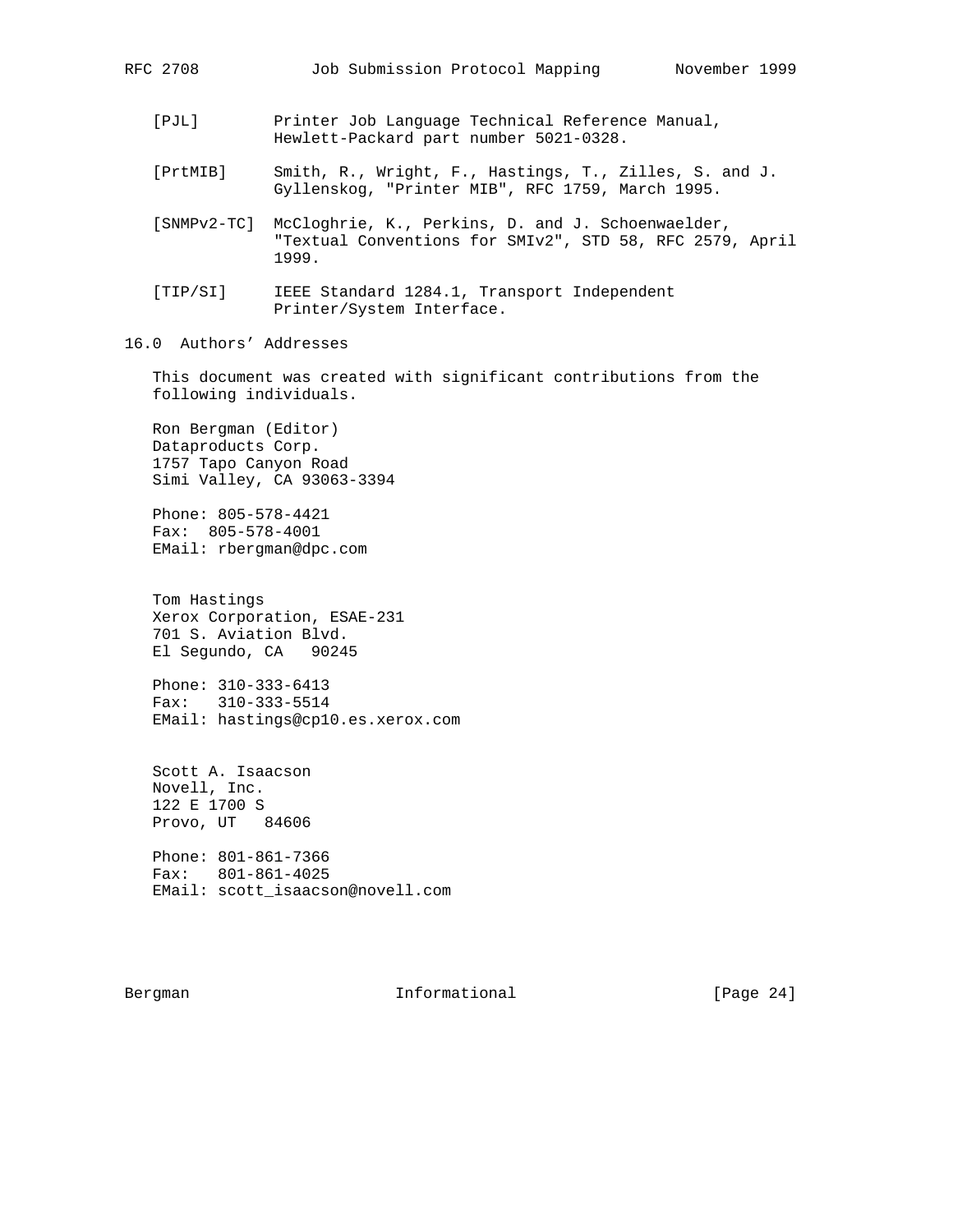Harry Lewis IBM Corporation 6300 Diagonal Hwy Boulder, CO 80301 Phone: (303) 924-5337 Fax: (303) 924-4662 EMail: harryl@us.ibm.com Bob Pentecost Hewlett-Packard Corporation 11311 Chinden Boulevard Boise, ID 83714 Phone: (208) 396-3312 Fax: (208) 396-4122 EMail: bpenteco@boi.hp.com Send comments to the printmib WG using the Job Monitoring Project (JMP) Mailing List: jmp@pwg.org For further information, access the PWG web page under "JMP": http://www.pwg.org/ Other Participants: Chuck Adams - Tektronix Keith Carter - IBM Corporation Angelo Caruso - Xerox Jeff Copeland - QMS Andy Davidson - Tektronix Mabry Dozier - QMS Lee Farrell - Canon David Kellerman - Northlake Software Rick Landau - Digital Jay Martin - Underscore Ira McDonald - Xerox Stuart Rowley - Kyocera Bob Setterbo - Adobe Gail Songer - EFI Mike Timperman - Lexmark William Wagner - DPI/Osicom Chris Wellens - Interworking Labs Rob Whittle - Novell Don Wright - Lexmark Lloyd Young - Lexmark

Bergman 10 Informational [Page 25]